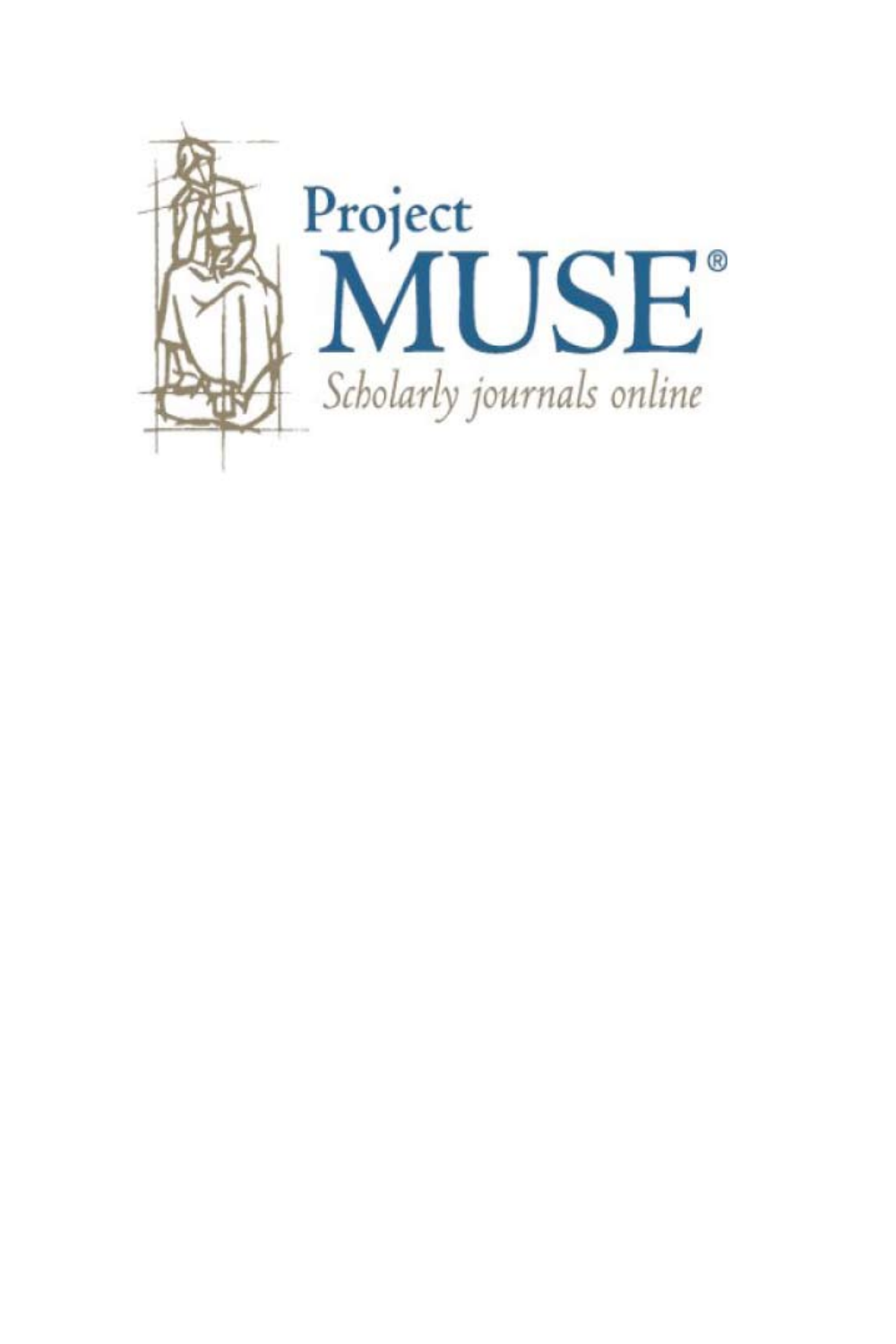# **A Mixed Record: Gender and Saskatchewan Social Democracy**

# **David McGrane**

By examining the case of Saskatchewan, this article contributes to the debate over whether social democratic governments increase women's representation in legislatures and enact policies that are favourable to women. Despite initial openness to women's concerns in early agrarian protest organizations, Saskatchewan social democracy has never moved past liberal feminist ideology. All three Co-operative Commonwealth Federation (CCF) and New Democratic Party (NDP) governments in Saskatchewan, however, had better records on women's issues than the Liberal and Progressive Conservative governments that preceded them, who eschewed any form of feminist thinking and did little to address women's issues. Women's participation within the provincial economy, the militancy of women within social democratic organizations and non-partisan women's organizations, the perseverance of patriarchal political culture, and the persistence of male-dominated political institutions are critical factors in explaining the evolution of the relationship between gender and social democracy in Saskatchewan.

En examinant le cas de la Saskatchewan, cet article aborde le débat suivant : les gouvernements sociaux-démocrates contribuent-ils à augmenter la représentation des femmes dans les assemblées législatives et à édicter des politiques qui sont avantageuses pour les femmes? En dépit de l'ouverture initiale aux problèmes des femmes au sein des premiers mouvements de protestation agricole, la social-démocratie de la Saskatchewan n'est jamais allée au-delà de l'idéologie féministe libérale. Toutefois, les gouvernements de la Fédération du Commonwealth coopératif (CCF) et du Nouveau Parti démocratique (NDP) de la Saskatchewan avaient de meilleurs résultats sur les questions féminines que les gouvernements libéral et progressiste conservateur qui les ont précédés, qui fuyaient toutes les formes de pensée féministe et qui ont fait peu pour aborder les questions féminines. On soutient que la participation des femmes à l'économie provinciale, le militantisme des femmes au sein d'organisations socio-démocrates et d'organisations féminines neutres, la persévérance de la culture politique patriarche et la persistance d'institutions politiques à dominance masculine sont des facteurs critiques lorsqu'il s'agit d'expliquer l'évolution de la relation entre les sexes et la social-démocratie en Saskatchewan.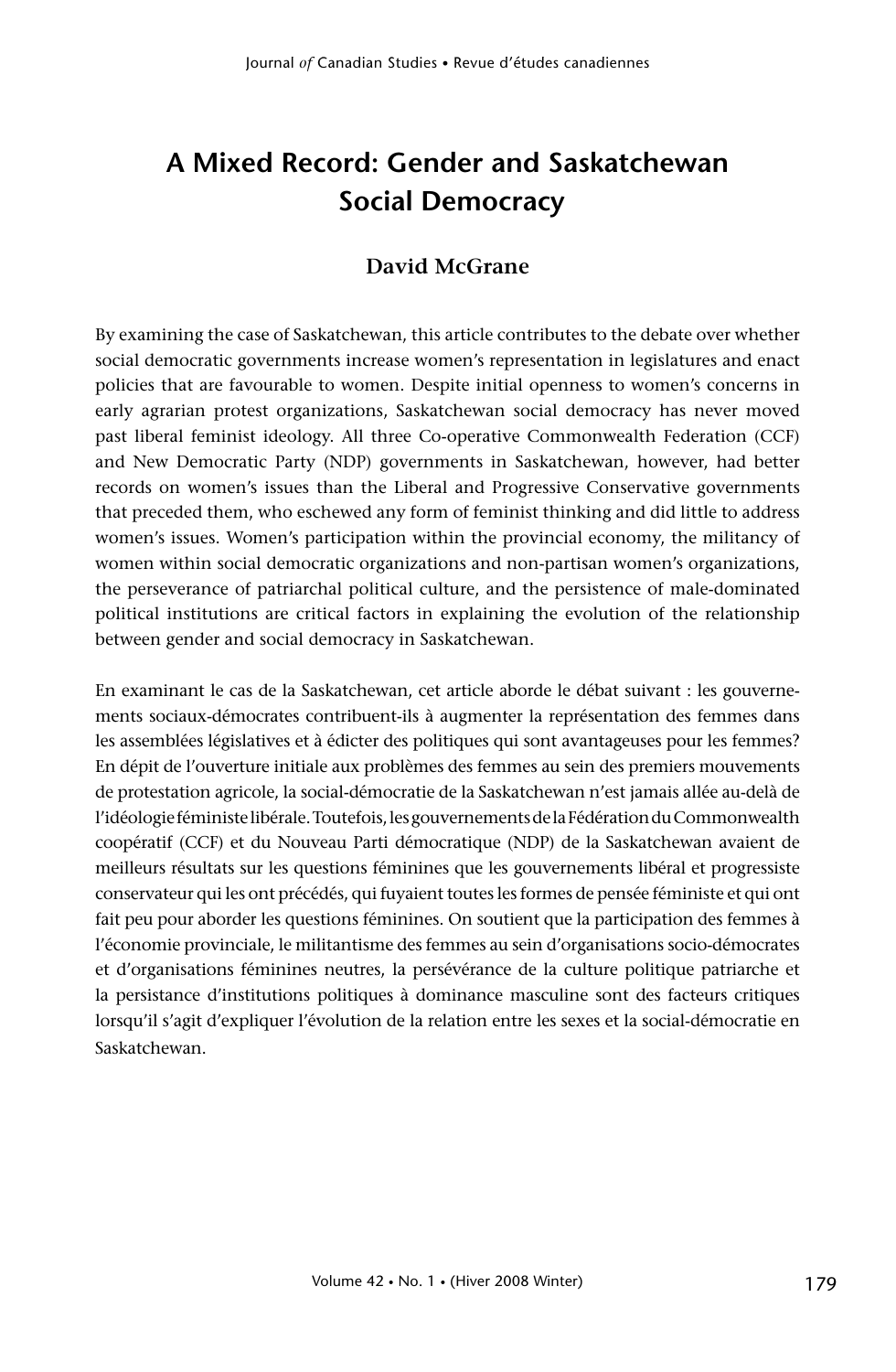Ultimate 1980s, European scholars argued that, compared to those led by non-social democratic parties improved women's representation in legislatures led by non-social democratic parties, governments controlled by social and produced policy outcomes that were friendly to women (Lovenduski 1986; Katzenstein and Mueller 1987). Similarly, in Canada, research has emphasized the positive effects that New Democratic Party (NDP) governments have had on increasing women's representation in provincial legislatures and adopting women-friendly policies (Arscott and Trimble 1997, 7-14; Matland and Studlar 1998). More recently, researchers have been critical of the reforms introduced by Third Way social democratic parties in both Canada and Europe, and have argued that they have not significantly improved the position of women compared to the policies of previous neo-conservative governments (McRobbie 2000; Bashevkin 2002; Ward 2002; Teghtsoonian 2003; Grace 2005). Only Cheryl Collier, in her examination of child care and anti-violence-against-women policies in Ontario and British Columbia, has contended that NDP provincial governments have enacted more progressive policies towards women than non-NDP government during the 1990s (Collier 2006).

This article seeks to contribute to the debate over whether social democratic governments enact policies that are favourable to women and increase women's representation in legislatures by examining the case of Saskatchewan, which is the province with the longest history of social democratic government in Canada. The scholarly work done on women and the Saskatchewan Co-operative Commonwealth Federation (CCF) and Saskatchewan NDP has either focussed on the paucity of CCF-NDP women candidates in Saskatchewan provincial elections and the subordination of women within CCF-NDP party structures, or has painted a sympathetic portrait of the policy victories achieved by female CCF-NDP members of the Legislative Assembly (MLA) (Taylor 1985, 1986, 1987; Sangster 1989, Carbert 1997; Fenwick 2002). The overarching weakness of existing literature on women and the Saskatchewan CCF-NDP is that there has been no systematic attempt to evaluate the place of gender and women's activism within the entire Saskatchewan social democratic tradition of the twentieth century. Further, there has been little attempt to evaluate the Romanow government's policies towards women in the context of Third Way social democratic governance.

This article seeks to correct these deficiencies by dividing the history of women and Saskatchewan social democracy into four distinct periods: agrarian protest movements from 1900 to 1933, the CCF from 1933 to 1964, the NDP from 1964 to 1982, and the NDP from 1982 to 2000. I argue that explanations regarding the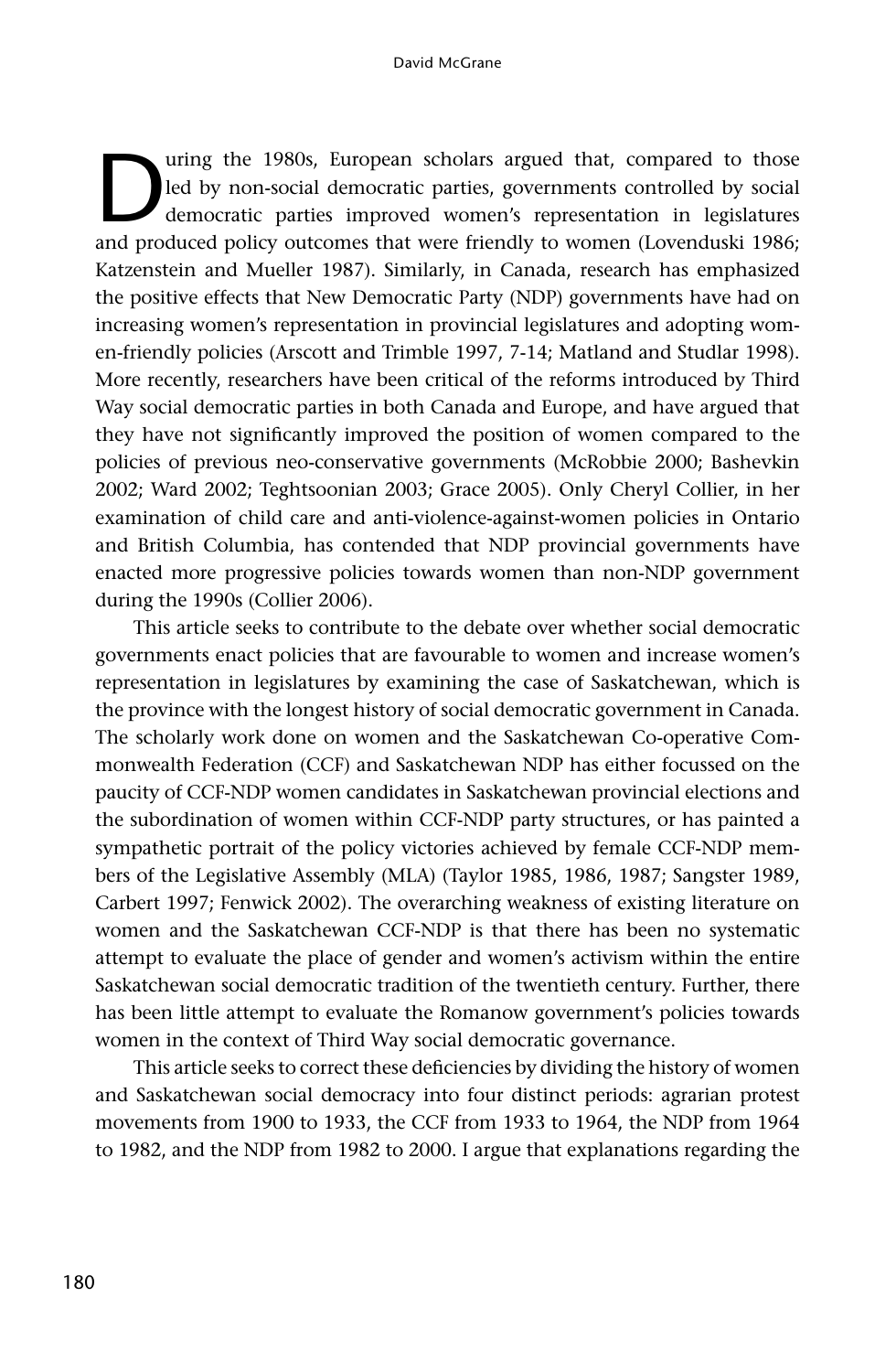relationship between gender and social democracy within Saskatchewan throughout these four historical periods, should concentrate on the interlocking factors of women's participation within the provincial economy, the ideas and militancy of women within social democratic organizations and non-partisan women's organizations, the persistence of male-dominated political institutions, and the perseverance of a patriarchal political culture that sees women as subjects occupying traditional roles of mother and wife and that discourages women's participation in the political sphere. The patriarchal nature of the political culture of Saskatchewan can be evaluated by examining the ideas of dominant political parties or political groups concerning women, the number of women elected, the strength of women's groups, and the timid or radical nature of the ideas of women's groups.

Further, I contend that, while CCF-NDP governments in Saskatchewan have been more progressive on women's issues than non-NDP governments within the province, they have been firmly wedded to liberal feminism in their ideas and action. The term liberal feminism can be applied to a large swath of feminist thinkers from Mary Wollstonecraft and John Stuart Mill to Betty Friedan and Naomi Wolf.1 Despite the intellectual diversity within liberal feminism, a number of key characteristics of liberal feminist ideology can be discerned. Liberal feminism asserts that women are "as good as men," are entitled to the same rights as men, and should be given the opportunity to explore their full potential in equal competition with men (Bryson 2003, 139). In particular, liberal feminism stresses legal equality as opposed to substantive equality. Legal equality requires the state to treat all citizens the same whereas substantive equality denotes that citizens may be treated differently when appropriate to ensure that all enjoy equal results from their citizenship (Vickers 1997, 85-87). Therefore, liberal feminism is interested in expanding women's legal rights and providing women with educational opportunities to allow them to participate fully in the labour market. Liberal feminism's main idea is to treat women the same as men so that both sexes are playing on a level field (Tong 1998, 10-35). Liberal feminism generally shies away from more socialist or radical feminist proposals that recognize that men and women must be treated differently at times to ensure equality; these proposals include mandatory affirmative action programs with firm quotas, the guarantee of a certain number of seats for women in the legislature, wide-reaching pay-equity laws, liberalized access to abortion, and free daycare to allow women to have families while fully participating in the workforce.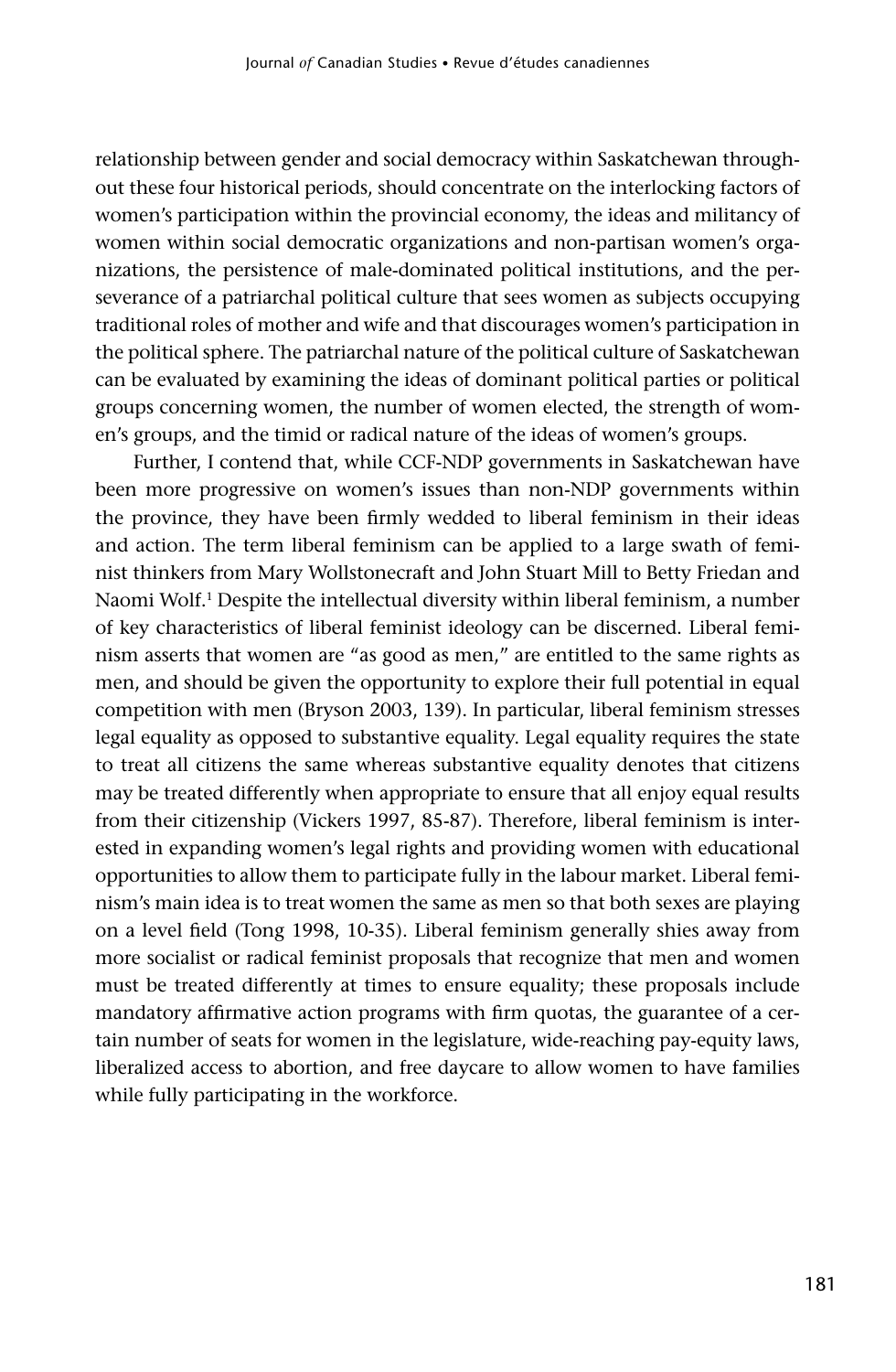## **Women and Saskatchewan Agrarian Protest Movements (1900-1933)**

The Saskatchewan Grain Growers' Association (SGGA) was the province's largest agrarian organization at the turn of the twentieth century, and it promoted such social democratic policies as nationalization, graduated taxation, and a rudimentary welfare state (Knuttila 1994). The SGGA's newspaper started a women's section in 1910, and the SGGA passed a resolution calling for the enfranchisement of women in 1912. In 1913, a female section of the SGGA was formed under the name of Saskatchewan Women's Grain Growers' Association (SWGGA). The SWGGA adopted a platform that called for prohibition, suffrage, improvement of rural education, and the establishment of social centres for farm women and youth (SWGGA 1914). While the creation of the SWGGA represented a consciousness of women's issues within the SGGA, women never formed more than 10% of the delegates to SGGA conventions, rarely held leadership positions, and were expected to clean and cook for the men's meetings.

In the early 1920s, the SGGA was supplanted by the United Farmers of Canada (Saskatchewan Section) or the UFC(SS). Like the SGGA, the UFC(SS) constitution created a women's section called the United Farm Women of Saskatchewan (UFWS) and specified that every local of the UFC(SS) had to have at least five women and that women were to have seats on the executive and board of directors of the central organization. The UFWS adopted the social democratic positions of the UFC (SS), such as advocating co-operatives and the nationalization of natural resources and public utilities. In contrast to the exclusive economic focus of the men in the UFC(SS), however, the UFWS called for health and education policies, such as free inoculation against contagious diseases, regular visits to schools by nurses, better training for school teachers, and the establishment of scholarships for farm youth to go to university. The UFWS also argued for improved property rights for married women and encouraged farm women to "regard the profession of mother and homemaker as the greatest in the world" (Jahn 1994, 198). Upon producing a study illustrating the overwork of farm women, the UFWS pointed out that, while new farm machinery was regularly bought to make men's jobs easier, the purchase of labour-saving devices for women in the household was not a priority.

In summary, we can see the confluence of social democracy and feminism within these women's agrarian organizations as they promoted co-operatives, the welfare state, and nationalization alongside their advocacy of women's rights. These early women's organizations espoused what could be termed "maternal feminism," which promoted women's traditional roles as mothers and homemakers and held that women's special experience in these roles necessitated that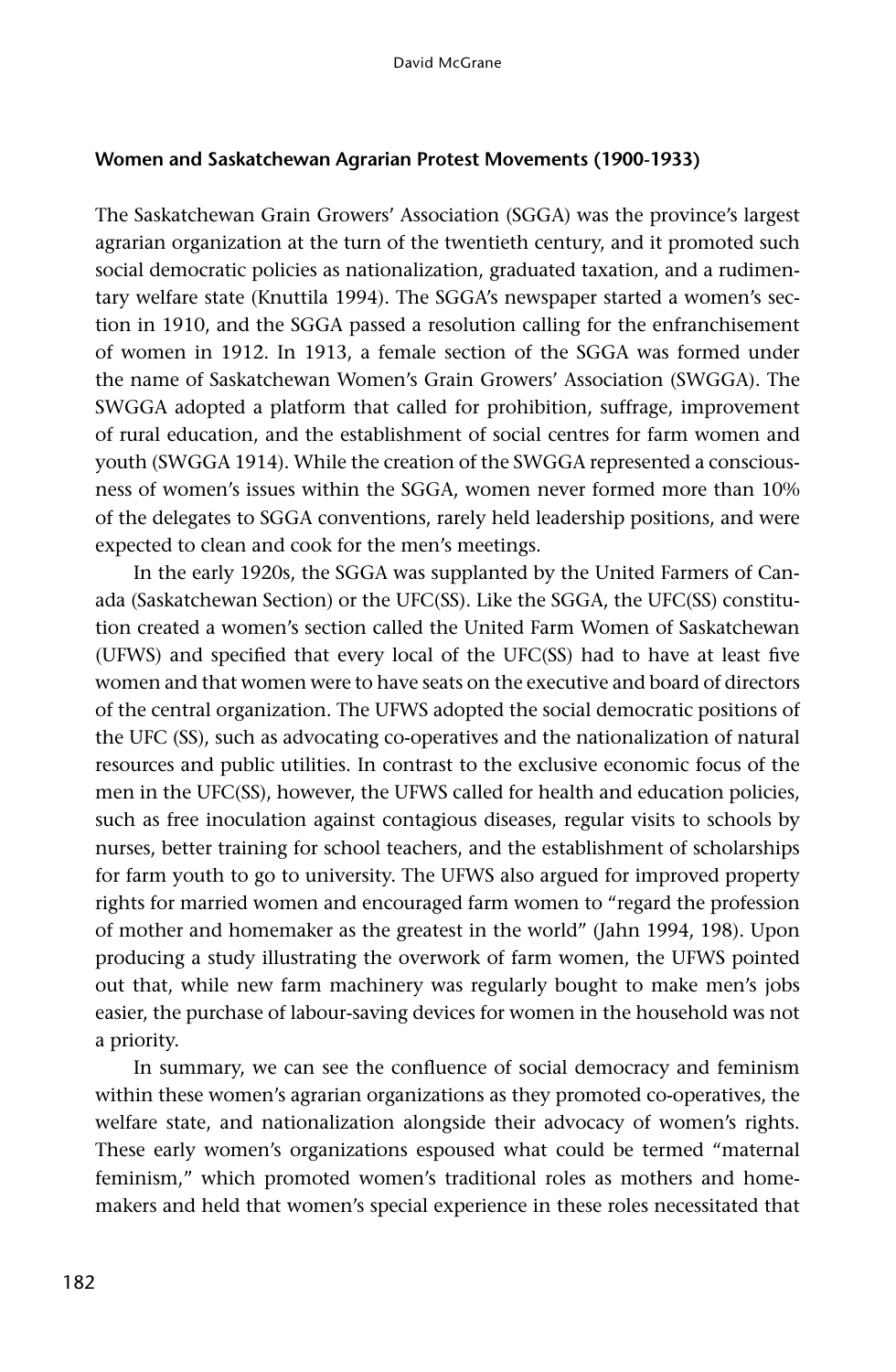they participate in politics to counterbalance male perspectives and bring about meaningful reforms to society (Andrew 2004, 96-102). These maternal feminists wanted to fulfill their roles as mothers and homemakers on the family farm in an equitable partnership with their husbands. Such an equitable partnership would start off with equal property and inheritance rights for women and with female suffrage. Suffrage would give women influence in the affairs of their community, and property and inheritance rights would provide women with some control over the farm that they had worked so hard to build and make successful.

Traditional accounts of Saskatchewan history often ignore the fact that the success of settlers' homesteads was heavily dependent upon the labour of women. As the wives of farmers, women's duties included cleaning, hauling water, gathering firewood, making clothes, preparing meals, tending to family food sources such as gardens, poultry, and livestock, assisting their husbands with the production of market crops as was necessary, and generating additional income through the sale of handicrafts and produce (Rollings-Magnusson 2000). Given the importance of women to farm operations, it is no surprise that early Saskatchewan farmer organizations displayed openness to women's participation and concern for women's issues; however, as we have seen, women were given little power within the agrarian protest movement. Further, the small number of women elected to leadership positions in agrarian movements or to the provincial legislature during this time period underlines the fundamentally patriarchal nature of the political culture of the young province of Saskatchewan. The maternal feminism of the province's early agrarian women's groups, which did not question the assumption that women should be confined to their roles as homemakers and wives, also illustrates the strength of Saskatchewan's patriarchal political culture during this time period.

#### **Women and the Saskatchewan CCF (1933-1964)**

In 1932, the UFC(SS) joined with the Independent Labour Party of Saskatchewan to form a political party that became the Saskatchewan section of the CCF. The Saskatchewan CCF platform for the 1934 provincial election demanded "equal pay for equal work irrespective of sex" (Farmer-Labor Group 1934, 2). This demand was mysteriously dropped from the Saskatchewan CCF platforms for the 1938 and 1944 provincial elections, however, and these platforms made no mention of women or women's issues. Instead, in the 1944 provincial campaign, the CCF stressed traditional family values and appealed to women in their role as mothers, promising that a CCF victory would mean employment for their husbands, education for their children, and medical care for their families (Sangster 1989, 99).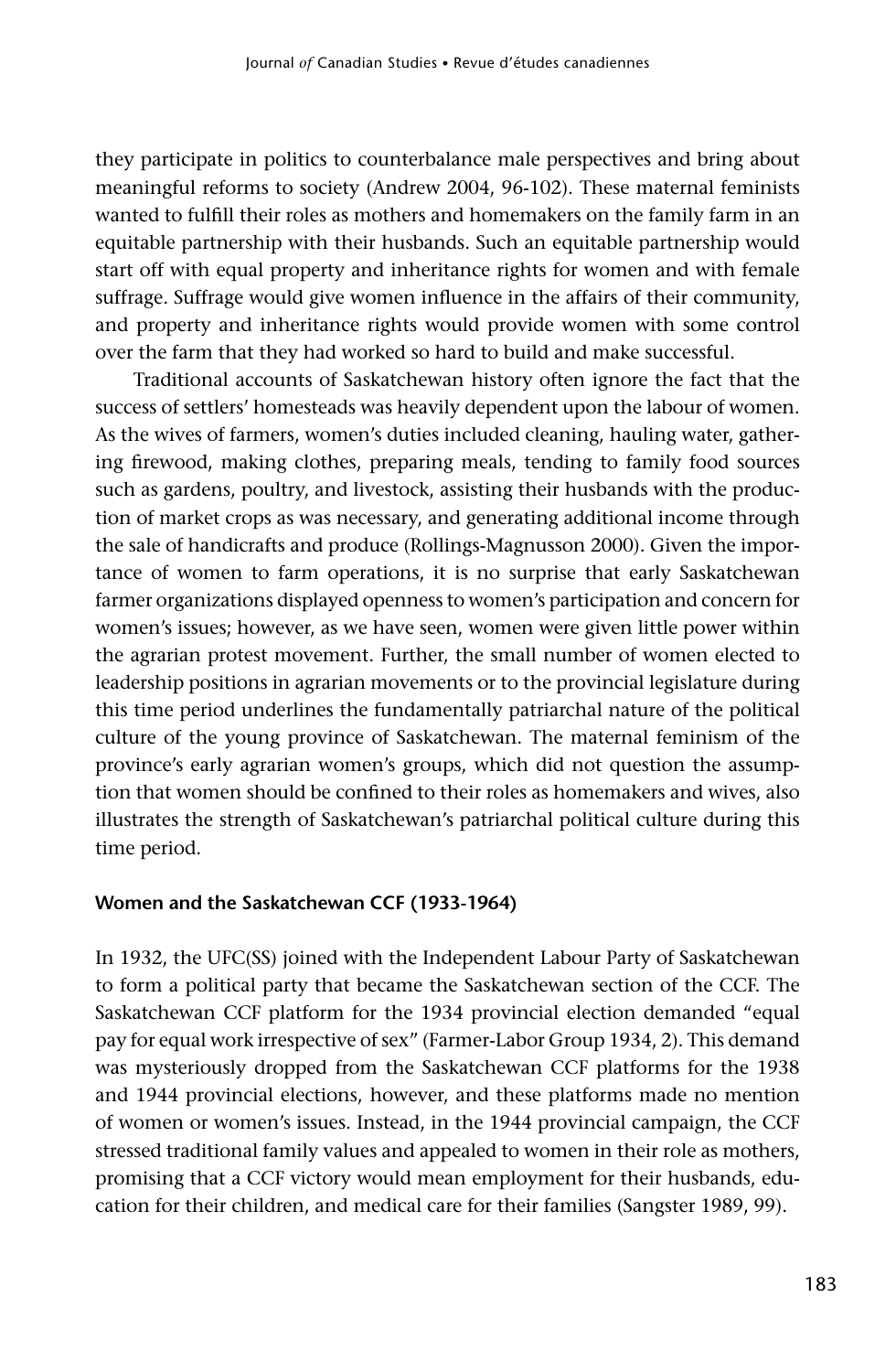Unlike other provincial sections of the CCF and the agrarian movements out of which it grew, the Saskatchewan CCF did not have a women's section. Instead, it set up women's clubs at the local level that had no voting rights or delegate status for conventions. These clubs cooked and cleaned for meetings, performed secretarial work, went door to door at election time, and raised funds through bake sales, fowl suppers, and sock knitting. In the era before tax exemptions for political donations and in a party with no corporate financing, the voluntary organizational and fundraising activities of women were essential for the election of male CCF candidates in Saskatchewan.

In contrast to women's important organizational roles within the party, the Saskatchewan CCF presented only three women candidates during its time in power: Beatrice Trew ran twice, Marjorie Cooper ran four times, and Gladys Strum ran three times. Cooper won in each of her four attempts starting in 1952, and Strum joined her in the legislature for one term from 1960 to 1964. Both Cooper and Strum ran in the multiple-member ridings of Regina and Saskatoon, where the party had to select three candidates, making it easier for them to win the nomination and allowing CCF voters to vote for two men and a woman. Due to the gendered nature of secretarial work, Cooper was asked to serve as caucus secretary. Although she refused that assignment, she remained a maternal feminist who believed that women should contribute to society through their traditional roles as mothers and homemakers, and she did not criticize women's position in the party or the CCF government's inactivity on women's issues (Fenwick 2002). While Strum was a maternal feminist like Cooper, she was more outspoken than Cooper in her denunciation of women's subordinate position within the CCF; she lobbied for the appointment of a female cabinet minister. She was marginalized effectively within the CCF caucus, however, during her four years in the legislature (Taylor 1986).

The limited power of women within the Saskatchewan CCF was reflected in the CCF government's lack of awareness concerning women's issues during its time in power from 1944 to 1964. Throughout this time period, Saskatchewan CCF platforms during provincial elections never mentioned women. The CCF's 1947 Bill of Rights did not contain protection from discrimination based on sex although this was added a couple of years later at the behest of women in the party (Patrias 2006, 280-81). Moreover, during its first term of the government, the CCF passed legislation prohibiting married women from being hired by the Saskatchewan government in order to provide more employment for returning veterans; this legisation was also eliminated a couple of years later in response to women's opposition to it in the party. Besides increasing allowances for destitute mothers, the only real advances that 20 years of CCF government brought for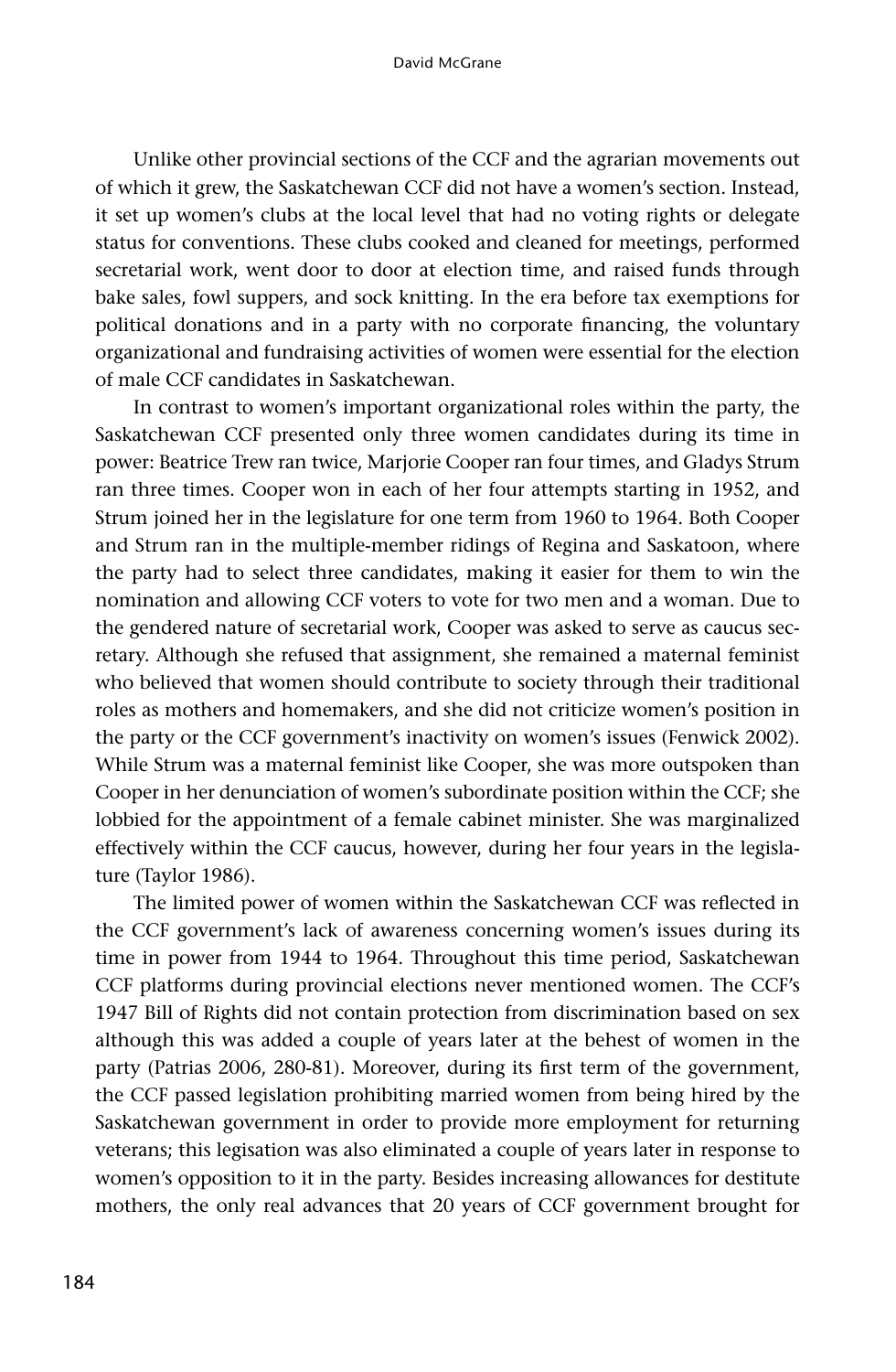women was the passing of legislation securing "equal pay for equal work irrespective of sex" for women working in the civil service, and allowing women to drink in bars. It should be noted, however, that the moderate progress made by the CCF on women's issues was better than the record of the preceding provincial Liberal government in Saskatchewan from 1934 to 1944, which had completely ignored women's issues and not elected a single woman (Smith 1975).

It is clear that the overarching characteristic of the CCF's policies towards women, such as protection from discrimination, equal pay for equal work in the civil service, and legal access to alcohol in bars for women, was that these policies were based on the liberal feminist notion of formal equality where the state treats all of its citizens exactly the same. Several factors explain why the CCF took this approach to women's issues. As Saskatchewan came out of the Depression, the wheat economy began to improve because of the demand for grain generated by the Second World War. Related to this newfound prosperity was the appearance of labour-saving devices within Saskatchewan farm homes, such as running water, electric stoves, washing machines, and refrigerators, whose use was made possible by the CCF government's rural electrification and plumbing programs. These modern household appliances made women's lives easier on the province's farms, which made women's agrarian organizations less militant and farm women more content. Additionally, unlike other Canadian provinces, Saskatchewan women did not find increased employment during the Second World War because wartime factories were not located in the province and farmers were generally exempted from conscription. Accordingly, Saskatchewan women were slow to enter the workforce in the 1950s, and those who did work were generally concentrated in the traditional female profession of teaching as the postwar babyboom created a large demand for teachers.

There was no intense pressure on the CCF government from Saskatchewan's women's groups to move forward on women's issues. During the CCF's time in power, Saskatchewan women's groups such as the YWCA and Homemakers' Clubs concentrated on community theatre, craft making, aid to British war victims, and development projects in the Third World instead of lobbying the provincial CCF government on women's issues (Saskatchewan Women's Institute 1988, 23-60). Further, as the example of Marjorie Cooper illustrates, most women in the CCF continued to subscribe to a maternal feminism inherited from agrarian protest movements, which did not strenuously question established gender roles within society or the party. None the less, Strum's assertiveness demonstrates that there were some CCF women who espoused a more aggressive form of maternal feminism that opposed the marginalization of women within the party. On the whole, however, the CCF era seemed to be a quiet one for women in Saskatchewan as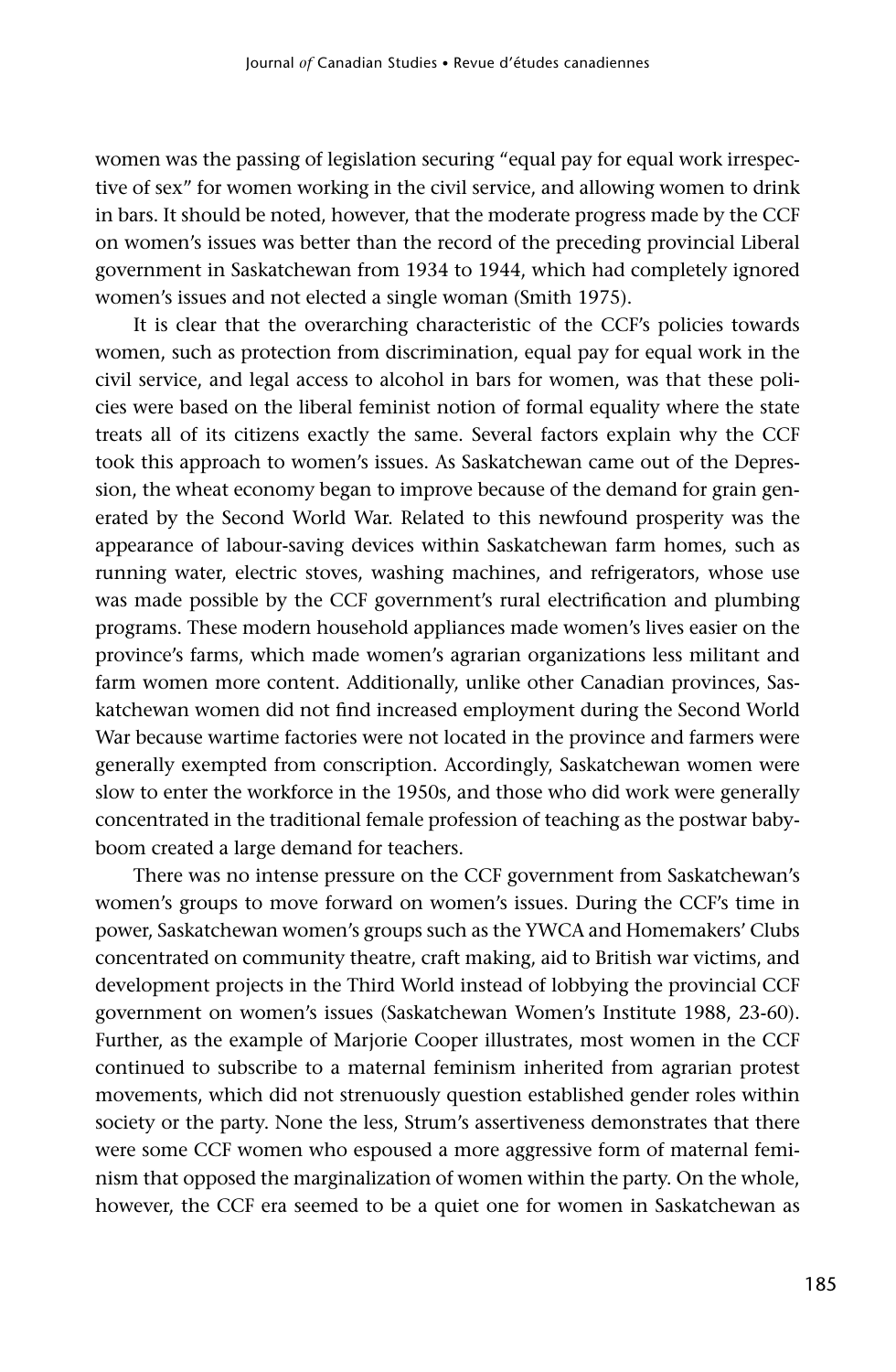an emphasis on home, family, and traditional gender roles permeated the social, political, and economic atmosphere of the province (Leger-Anderson 2005, 1033- 35). Indeed, the small number of women elected to the provincial legislature during this time period, as well as political parties' and women's groups' traditional ideas concerning women, illustrate that the patriarchal political culture of Saskatchewan was not fundamentally altered by the election of the CCF or its 20 years of government. Upon achieving power in 1944, the CCF, which was already a male-dominated institution, entered into the male-dominated institutions of the Saskatchewan state. The dominance of males within both the CCF party organization and state institutions controlled by the party while it was in government did not create an atmosphere congenial to the advancement of women's issues.

#### **Women and the Saskatchewan NDP (1964 to 1982)**

In 1965, the wives of two MLAs created a women's committee within the Saskatchewan NDP. The provincial executive appointed members of the women's committee, and it reported directly to the provincial executive. The activities of the women's committee included selling a centennial cookbook, holding annual women's conferences, and keeping track of food prices to allow NDP members of Parliament to critique the federal government on how inflation was hurting Canadian families. Women's role as mother/homemaker was continually stressed within the committee. At its first conference, there was a panel that was entitled "How to Develop Political Awareness in Our Teenagers," and at the second conference, the Saskatchewan NDP leader spoke to the women about the need for better consumer protection to shield families from undue hardship.

The federal government's Royal Commission on the Status of Women in 1968 was an important event for women's groups in Saskatchewan. The province contributed 32 official briefs to the commission. These briefs voiced concerns such as the poverty of single mothers, the marginalization of First Nations women, the lack of child care, the need for homemaker salaries, and the improvement of women's property rights (Norman 1997). Women's role as mothers was at the forefront of the submission that the NDP Women's Committee submitted to the commission (1968). The comprehensive document expressed the opinion that it is desirable for mothers to stay home to raise their children but recognized that a number of circumstances could arise that make this impossible. Thus, it argued that welfare allowances should be raised to "a sum adequate to maintain mother and children at home," and part-time work should be promoted for women with children. The submission advocated changes in legislation to improve women's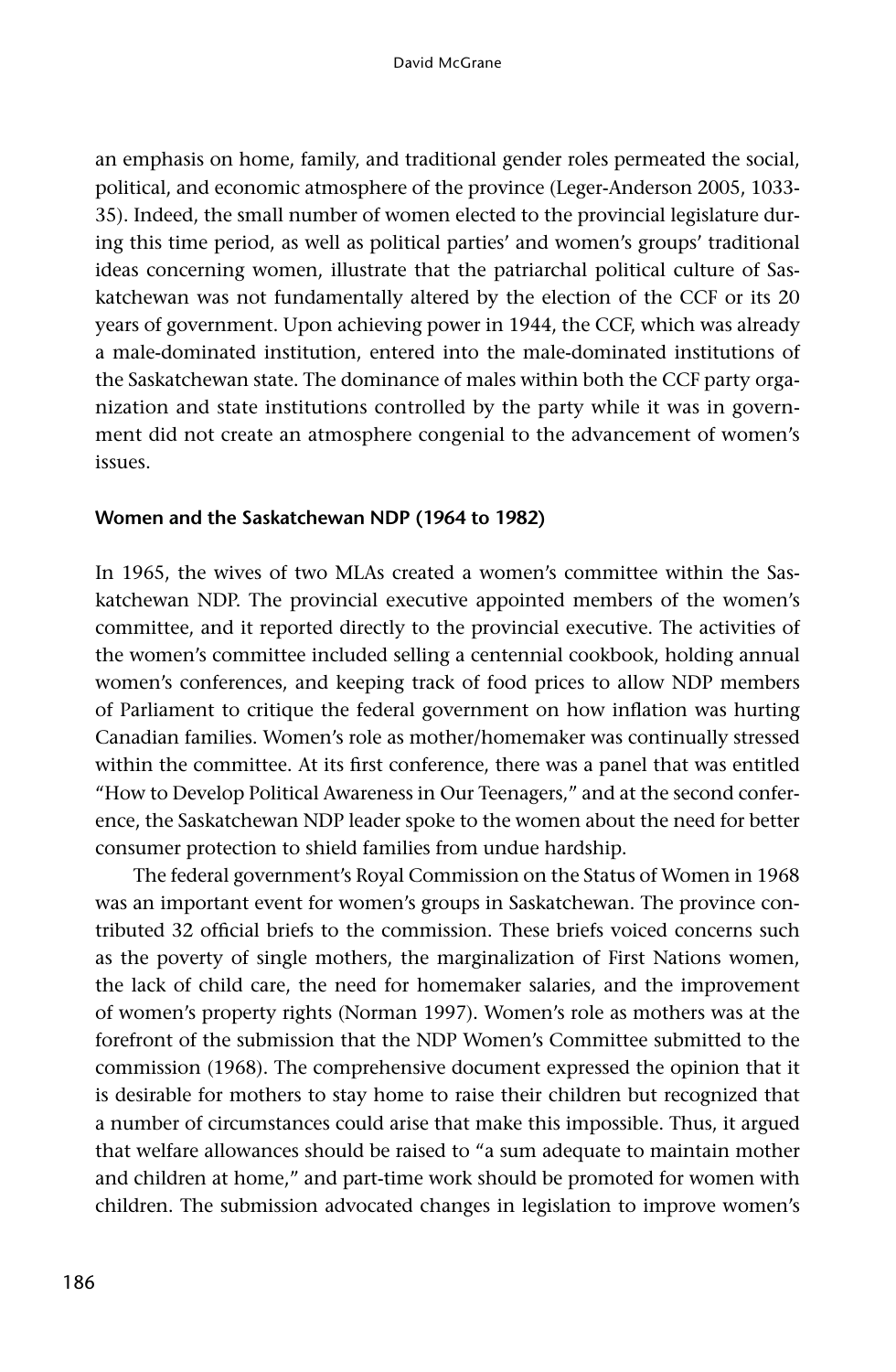right to their husband's property upon his death, give women half ownership of their home regardless of whether or not they had made cash payments towards it, and expand the grounds of divorce to include "general marriage breakdown." It called for adequate sex education in school, birth control to be available to all women, and abortions only in cases of "rape, damaged fetus, and danger to the physical or mental health of the mother." The submission concluded by expressing the maternal feminist idea that women's special experience as mothers necessitates that, they participate in politics to counterbalance male perspectives. It stated that due to their role as mothers, women are "more interested in welfare, health and family matters in general. By lack of female representation in legislatures, on hospital boards, and city councils, these matters sometimes get less attention than they need." The NDP Women's Committee succeeded in getting Pemrose Whelan elected as a vice-president of the party, and the NDP unsuccessfully ran two women candidates in difficult-to-win ridings in the 1967 provincial election. The activity of the NDP women's committee did not, however, provoke the inclusion of women's issues within the 1967 provincial election platform, nor were women's issues included in the speeches of Woodrow Lloyd during his time as leader (Quiring 2004, 16-17).

A Saskatchewan Waffle section was founded in 1970, and it brought the American New Left's concern with women's liberation into the Saskatchewan NDP. The Saskatchewan Waffle manifesto critiqued the NDP for marginalizing women within party structures and argued that women were discriminated against, that they were treated as second-class citizens, and that their labour within the home was not paid or even recognized. As such, the Saskatchewan Waffle proposed to eliminate "all sexual discrimination in society" (1970, 6) through equal pay for equal work legislation, provision of free birth control and abortions, establishment of universal, public, and free daycare, and "recognizing the productive labour done in the home with a living wage" (1970, 6).

While the Waffle's candidate was defeated for the party's leadership, the Saskatchewan NDP 1971 election platform entitled a *New Deal for People* was none the less influenced by Waffle ideas. For instance, the platform contained a section on human rights that promised to enact a new Human Rights Code to "extend fair employment practices to prohibit discrimination because of sex, and to guarantee employed women a leave of absence for pregnancy" (NDP 1971, 20). This sentence on women was the first movement forward on women's issues in the CCF-NDP since the Douglas government inserted discrimination on the basis of sex into the Saskatchewan Human Rights Code and passed legislation guaranteeing equal pay for equal work for those working in the provincial government in the early 1950s. During the 1971 provincial election campaign, the NDP's new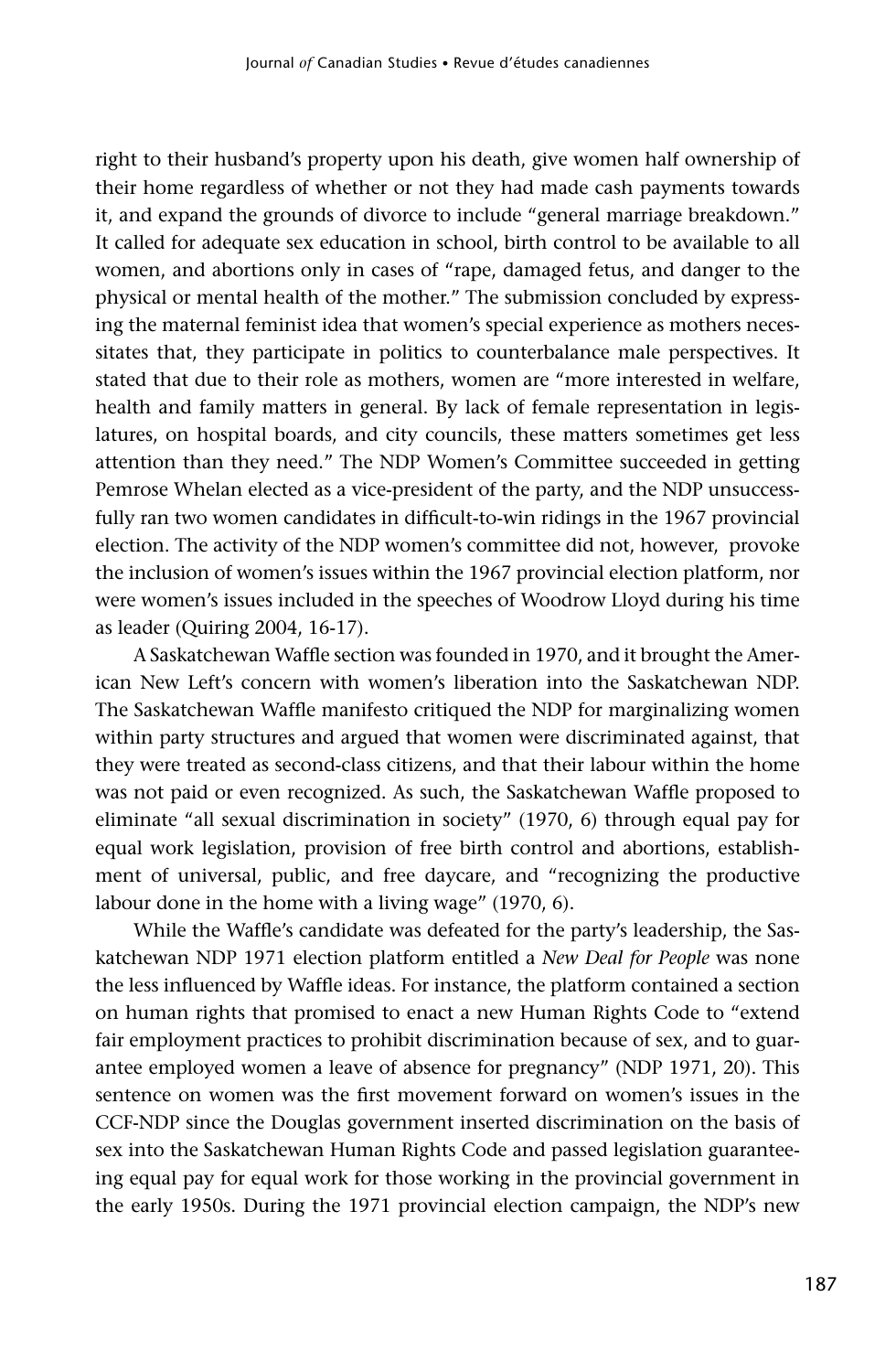leader, Allan Blakeney, recognized that women do not receive equal pay for equal work and face discriminatory employment practices, and therefore he promised to establish a provincial committee to examine the status of women in the province (Blakeney 1971).

Upon winning the election, the first moves that the Blakeney government made on women's issues were the passing of an amendment to the *Labour Standards Act* ensuring that an employer could not pay men and women different rates for "similar work performed in the same establishment under similar working conditions which requires similar skills, similar effort and similar responsibility" and giving the Women's Bureau in the Department of Labour the power to initiate its own investigations concerning pay inequities, leading to compensation for a number of women in the province (Saskatchewan Department of Labour 1975, 47). Despite calls from women's groups and the trade union movement for the government to adopt equal pay for work of equal value, the government did not move in this direction because it claimed that it was unable "to identify in a practical administrative way how to evaluate and measure work of equal value" (Snyder 2000, 125).

In 1973, the Blakeney government established a task force to study the recommendations of the final report of the federal government's Royal Commission on the Status of Women in order to discern which recommendations had been already implemented by the Saskatchewan government and which continued to be outstanding. While the task force noted that many of the commission's recommendations had already been implemented in Saskatchewan, it did identify a number of areas where more work was needed, such as employment discrimination based on marital status, appointment of women to government boards, marital property, daycare, and birth control (Saskatchewan Department of Labour 1973). The government appointed the Advisory Council on the Status of Women to devise policy strategies on the areas outlined by the task force.

The NDP's platform in the 1975 provincial election displayed a greater awareness of women's issues than its 1971 platform through commitments to improving marriage property laws, "further steps" to eliminate discrimination based on sex, and a program to provide equal opportunities for women in the public service (NDP 1975, 22). Upon its re-election, the government established a career development office to upgrade the skills of women already employed in the public sector, attract women to senior positions in government, and encourage the appointment of more women to government boards. The government replaced the Women's Bureau, which had been created by the Liberals in the 1960s, with the Women's Division, which performed the same functions as the bureau but had a greater focus on the continuing education of women and raising awareness of equal opportunity and rights for women. The government also legislated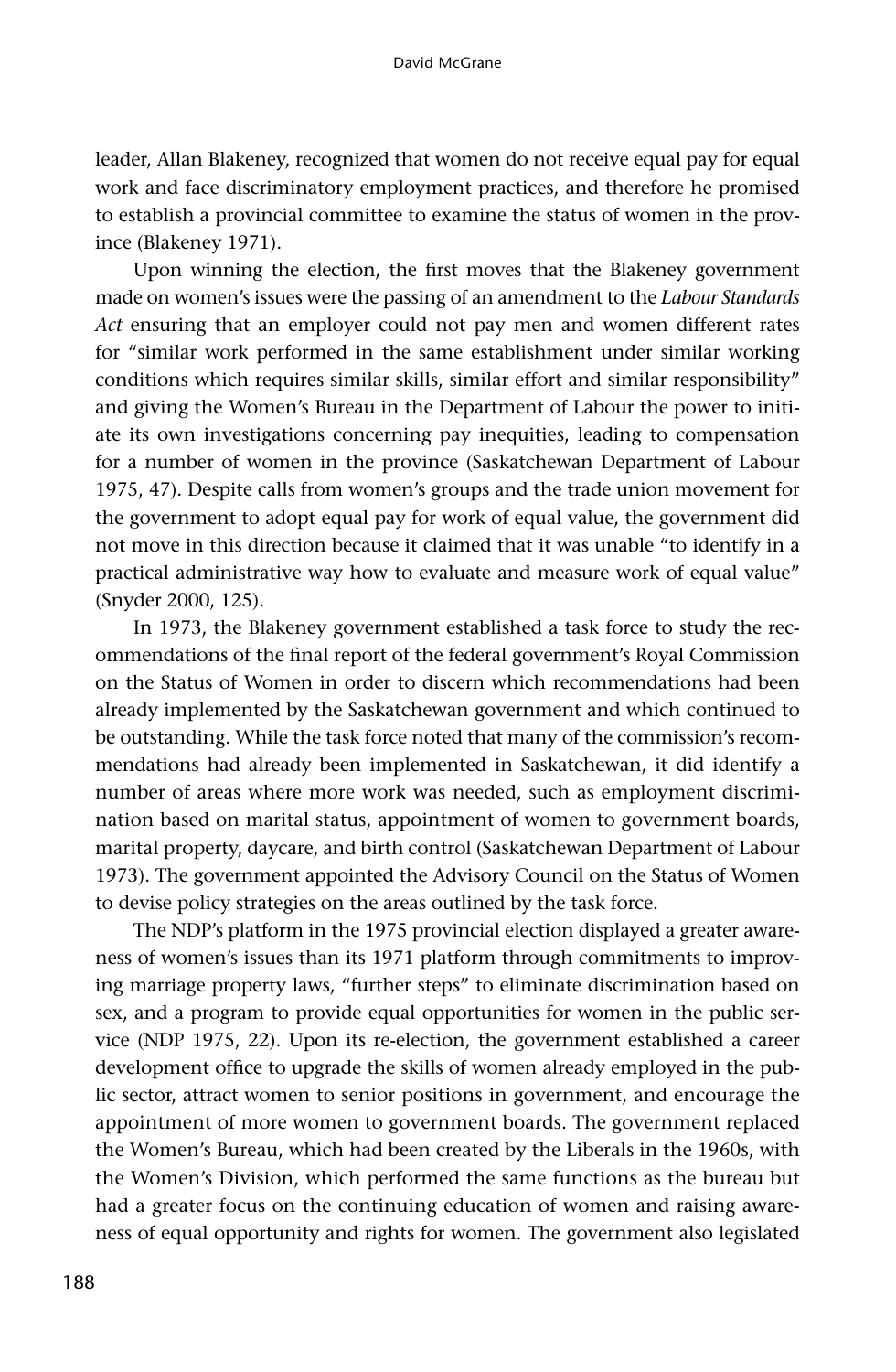that employers must provide 18 weeks of unpaid maternity leave to all female employees. Finally, the *Matrimonial Homes Act* was introduced to improve married women's control over a couple's farmland and property, thereby responding to a grievance that had existed in Saskatchewan since the First World War.

The Blakeney government was also forced to deal with the growing demand for abortions resulting from the federal government's easing of restrictions on abortion in 1969. In response, the Blakeney government simplified and rationalized the procedures for obtaining an abortion within Saskatchewan hospitals but maintained that "Our basic goal for abortions policy should be to reduce the demand for abortions by an active family planning program" (Saskatchewan Public Health Department 1973, 4). The Saskatchewan government did not call for the further liberalization of abortion laws, however, nor did it set up clinics that would facilitate access to abortion like the Parti Québécois government did in 1978.<sup>2</sup>

Under the daycare policy established by the Saskatchewan Liberal government in 1969, the provincial government created minimal criteria for licensing privately owned and non-profit daycare centres, gave out very small grants to daycare centres, and provided modest subsidies to low-income parents based on a means test. After pressure from within the NDP party and citizen groups such as the Saskatoon Daycare Development Committee, the Blakeney government provided more money for establishment grants and operating subsidies, but changed very little in the structure of government assistance to daycare except to increase parent control and favour non-profit centres (Martin 1995). Unlike other universal social programs, universal free daycare can be perceived to endanger the traditional family by enabling women to work outside of the home, and this seems to have been the reason that the Blakeney government did not move to establish a public system of universal free daycare. The government's logic was made clear in a debate over a motion presented by John Richards, the sole Waffle NDP MLA, to the Saskatchewan Legislature calling for the establishment of a public, universal, and free daycare system. No NDP member spoke in favour of Richards's resolution, and Gordon MacMurchy, the Education minister made it clear that the first priority for the government's daycare program was provision of daycare to single parents or parents whose income was "low and [where] the other spouse must work to make ends meet"; he went on to state that "in all possible cases people who have children should raise them too" (Legislative Assembly of Saskatchewan 1974, 1048). Minister of Social Services Alex Taylor added that universal daycare would be an unfair subsidy for the rich (1050). Herman Rolfes, an NDP government MLA even argued that "the mother's place is in the home (1052)" while another NDP MLA Paul Mastoway went as far as to declare that universally accessible daycare "would really and truly promote family breakdown" (1053). Thus,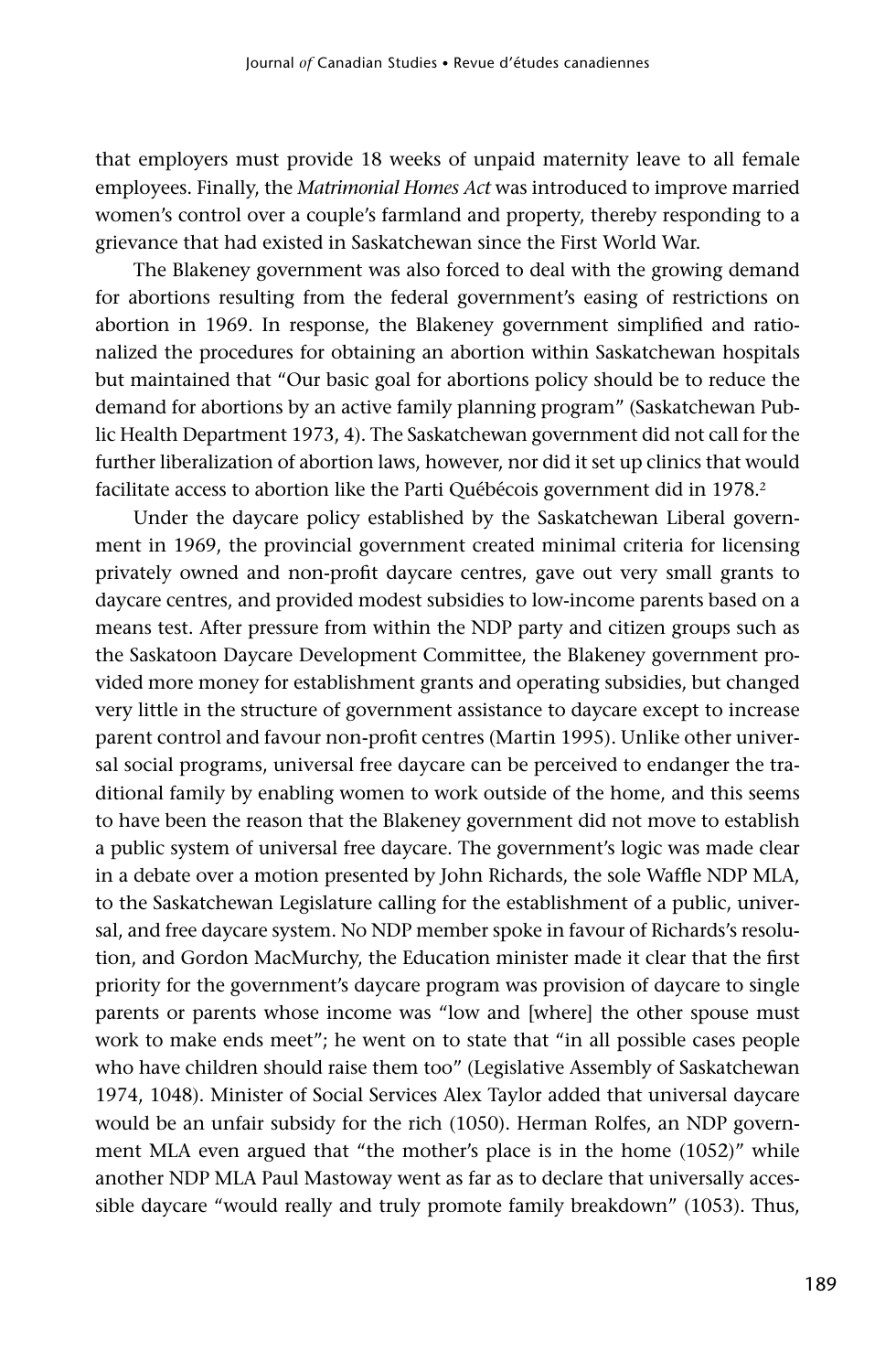the Blakeney government's stance was that, unlike the universal and free provision of medicare, education, prescription drugs, or children's dental care, daycare was primarily a private family matter and the government should only provide financial assistance to reduce the cost of daycare for low-income parents.

As we can see, the Blakeney government illustrated a greater awareness of women's issues than the CCF government even if it made only moderate progress on women's concerns during its time in power. Further, the Blakeney government's performance on women's issues was vastly superior to that of the Thatcher Liberal government in the 1960s, which had created only a small women's bureau and a minimal daycare policy while generally eschewing feminist discourse. Despite its better record on women's issues compared to previous governments, the Blakeney government remained firmly committed to a liberal feminist ideology as evidenced by its measures to enhance legal equality for women, such as equal pay for equal work legislation and improved property rights. Moves towards substantive equality, such as free and public daycare, affirmative action with quotas, and significantly liberalized access to abortions were rejected, however. The only move towards recognizing that women had to be treated differently than men to ensure equality was unpaid maternity leave; however, it could be argued that even this measure was firmly liberal feminist in its intention to create more equal competition between men and women in the workforce by ensuring that women did not lose their employment due to pregnancy.

There were multiple reasons for the moderate moves forward on women's issues made by the Blakeney government. By the 1970s, women's participation in the workforce had increased dramatically compared to the CCF era. Indeed, by 1971, half of single women and 40% of married women in Saskatchewan were working outside of the home, including a growing number of farm wives (Gruending 1990, 185). The greater participation of women in the workforce made it necessary for the NDP government to reduce wage discrimination based on gender, ensure maternity leave, entrench women's property rights, and provide limited state support for daycares.

As a result of the organizing activity surrounding the Royal Commission on the Status of Women, a more militant women's movement emerged in Saskatchewan in the 1970s, pressuring the Blakeney government to be more aware of women's issues and challenging the patriarchal nature of Saskatchewan political culture (Norman 1997, 80-117). The Saskatchewan Action Committee on the Status of Women (SAC) was founded in 1973 and was a member of the National Action Committee on the Status of Women. By 1975, SAC represented over 1,000 individual members and 91 different women's organizations (104). SAC was the first women's organization in Saskatchewan to break with the maternal feminism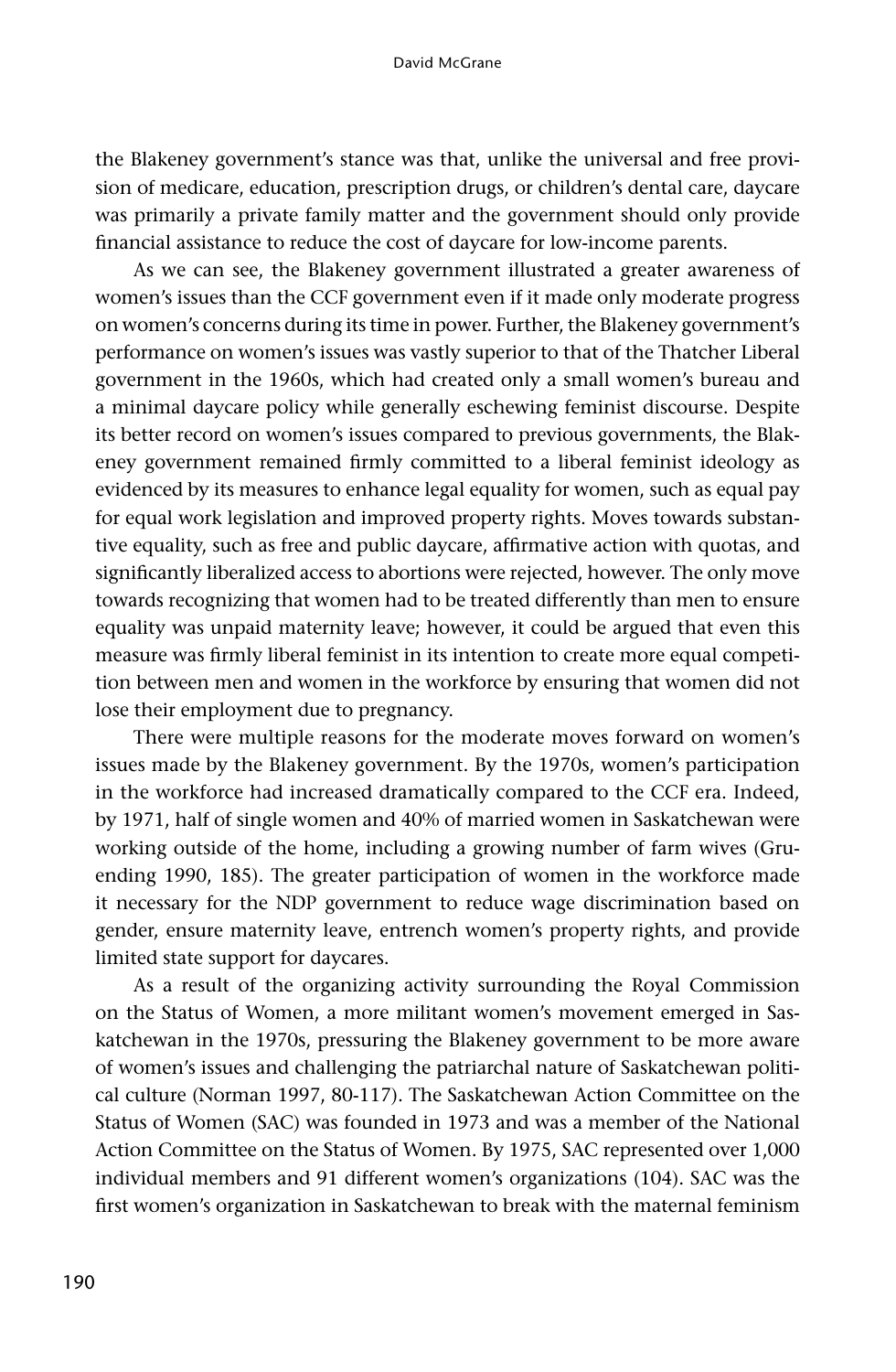and liberal feminism that had long dominated the discourse of the women's groups in the province. SAC espoused ideas that were more reflective of radical or socialist feminist ideologies, mixed alongside liberal feminist ideas. During the 1975 provincial election, SAC pressed for quota-based affirmative action programs for women in the provincial public service, expanded powers for the Human Rights Commission to initiate investigations on its own, and advocated for more resources for a Women's Bureau within the Department of Labour (*Regina Leader-Post* 1975). Throughout the Blakeney government's second and third terms, SAC pushed the government towards public and universal daycare, removal of gender stereotypes from school textbooks, equal pay for work of equal value, abortion clinics, educational programs concerning birth control, inclusion of sexual harassment within the human rights code, and improved services for victims of marital violence (SAC 1978; 1982). The Blakeney government's awareness of women's issues was also raised by the activity of the Waffle and the NDP women's committee before its election; however, once the NDP gained power, the NDP women's committee, which had always been made up of maternal feminists, were satisfied with the government's moderate advances on women's issues while the Waffle was marginalized within the party until it decided to withdraw formally from the Saskatchewan NDP in 1973.

Part of the Blakeney's government's moderation in regard to women's issues may have stemmed from the fact that it did not elect a single woman MLA, and the government's bureaucracy continued to be dominated by men. Not only did the Liberals and Conservatives run more women candidates in provincial elections than the NDP during the 1970s, but they also elected three women to the legislature from 1971 to 1981. The Thatcher Liberal government had also elected a woman during its time in power from 1964 to 1971. In contrast, the NDP ran only one woman candidate against a popular Liberal cabinet minister in the 1971 provincial election, three women in 1975 (two in winable ridings and one in an unwinable riding), and no female candidates in 1978.

The fact that women's issues disappeared from the NDP's discourse and platforms during the 1978 and the 1982 provincial elections may be an indication that the party was reacting to the persistence of Saskatchewan's patriarchal political culture. Indeed, the province's enduring patriarchal political culture was reflected in the few women elected to the provincial legislature during the 1970s. Further, an appeal to maintain traditional gender roles was an important part of the discourse of the Progressive Conservatives, who were the primary challenger to the NDP in the 1978 provincial election and who supplanted the NDP in the 1982 provincial election (Pitsula and Rasmussen 1990, 217-34). The Saskatchewan state apparatus remained male-dominated in the 1970s. The endurance of a patriarchal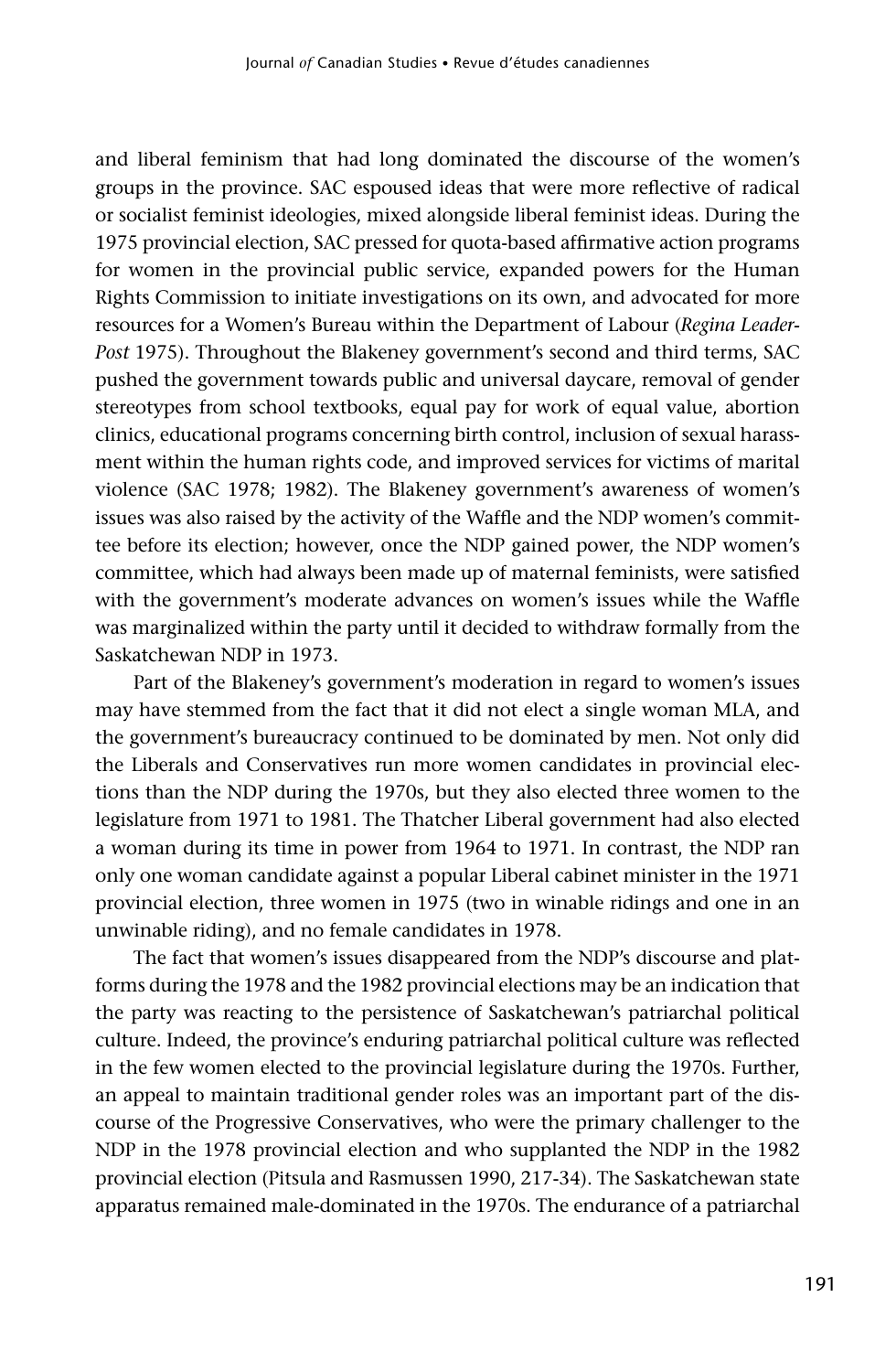political culture (although it was challenged by the SAC and the various women's groups that it represented) and the persistence of male-dominated institutions were undoubtedly important factors in encouraging the Blakeney government to adopt liberal feminist as opposed to radical or socialist feminist policies.

#### **Women and the Saskatchewan NDP (1982 to 2000)**

In 1982, the Progressive Conservative party, under the leadership of Grant Devine, won a landslide victory, not only removing the NDP from power but reducing it to only nine seats, which was its lowest seat total since 1934. Devine's Conservatives elected a record number of women to the Saskatchewan legislature in their 1982 victory and even appointed the first two women to cabinet in the history of the province; however, the election of women does not necessarily translate into the adoption of feminist policies if the women elected are not feminist. Indeed, the Conservative female MLAs were publicly anti-feminist, and several were members of a conservative women's group called REAL Women. The Devine government slashed daycare subsidies for low-income parents and daycare operating grants, while simultaneously creating a pension scheme for homemakers. While providing pensions for women doing unpaid work within the home could be considered a liberal or even radical feminist initiative, the combination of these two policies was meant to encourage women to stay at home and raise their children instead of using daycare facilities to support their entry into the workforce. The Devine government also eliminated the Women's Division within the Department of Labour in 1982, abolished the programs designed to promote women within the public service, and cut funding to women's shelters and rape crisis centres. The NDP's small caucus was openly critical of the Conservatives' abolition of these women's programs (NDP 1983a). While it was not within the constitutional jurisdiction of the provincial government to limit access to abortions, the Devine government did publicly oppose abortion and gave public funds to the Saskatchewan Pro-Life Association. On another note, in 1984 the Conservatives did create the Women's Secretariat as a free-standing agency reporting to the province's first minister Responsible for the Status of Women. The new secretariat provided research, policy analysis, and administrative support to government departments on matters relating to women.

After the 1982 defeat, the NDP Women's Committee was expanded into the Saskatchewan New Democratic Women (SNDW), which was recognized as an independent organization within the party's constitution and given delegates to provincial council and annual conventions, as well as a position on the party's executive. The SNDW even achieved the entrenching of gender parity on the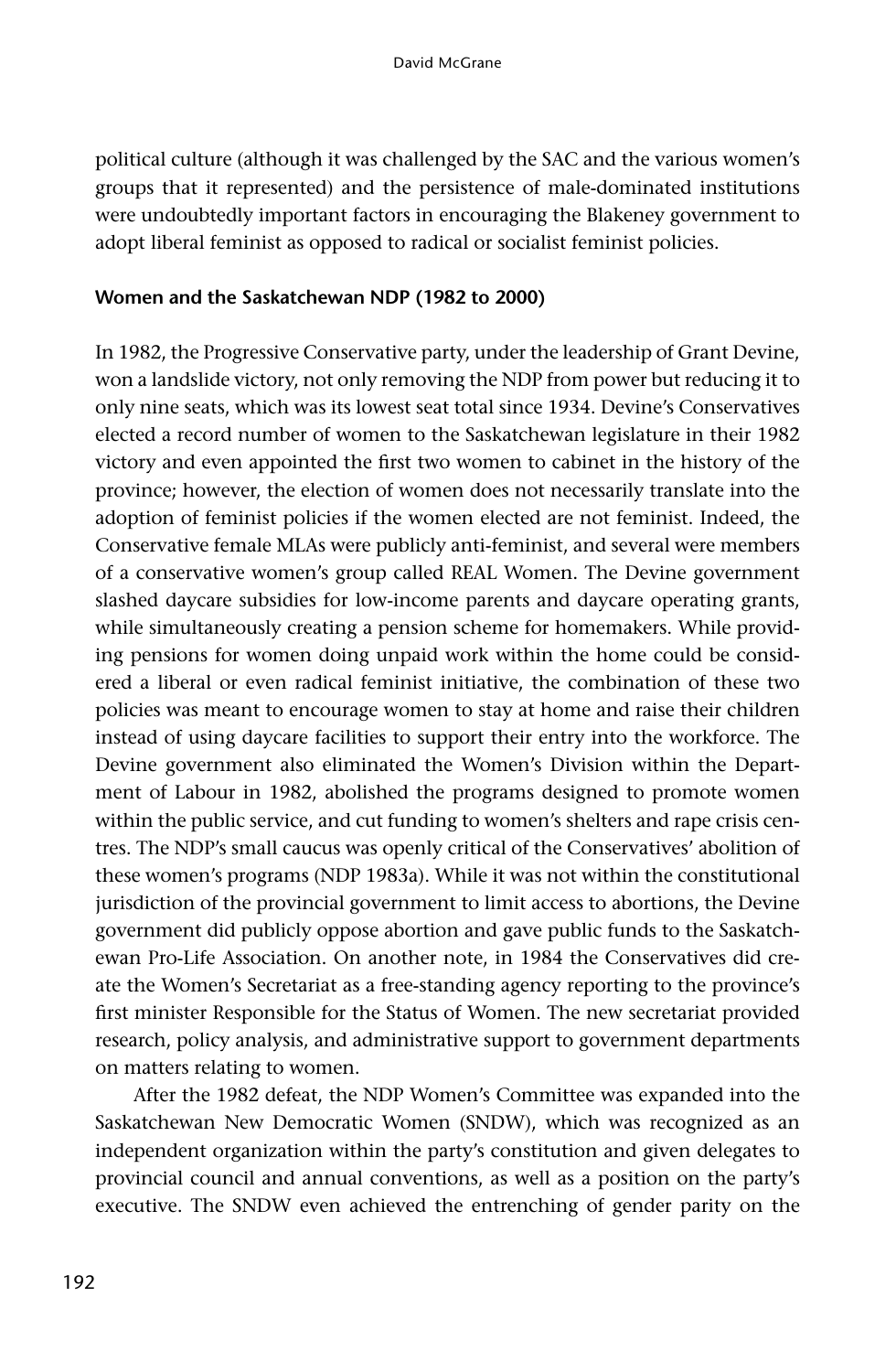provincial executive and provincial council. On the whole, the SNDW displayed a liberal feminist outlook in its calls for such advances as equal pay for equal work in the public service and its refusal to make any specific recommendations in the area of abortions (NDP 1983b; 1985b). Indeed, there was still opposition to abortion within the Saskatchewan NDP party in the mid-1980s as illustrated by the formation of a committee of anti-abortion New Democrats who sought to make the prohibition of abortions a party policy.<sup>3</sup> Reflecting the strength of the SNDW, the NDP ran 11 women candidates in the 1986 provincial election and elected 3 female MLAs. The NDP's platform in that election contained a section on women that was inspired by the SNDW's liberal feminism in its calls for pay equity in the public service, strengthening of the *Matrimonial Property Act*, and increased funding for daycare for low-income families.

After Blakeney's resignation due to the NDP's defeat in the 1986 provincial election, Roy Romanow won the leadership of the Saskatchewan NDP by acclamation. In his acceptance speech, Romanow promised to put women in positions of influence in his government (NDP 1987). Romanow appointed a Women's Advisory Committee to the Leader to encourage women to be involved in politics, created a fund to reimburse female candidates for the costs of their nominations, and set a target of having 33 women candidates in the next provincial election. Further, the NDP's 1989 policy commissions recommended pay equity and affirmative action programs in the public sector (NDP 1989); however, Romanow's leadership record from this time period is not spotless: a female NDP MLA claims that she was pushed out of caucus because of her feminist views when a young male lawyer successfully contested her nomination for the 1991 election (Smart 1992). The party also confirmed its opposition to free-standing abortion clinics that would offer abortions outside of hospitals, and women were not mentioned in the NDP's short platform for the 1991 provincial election.

The 1991 provincial election was a watershed for the representation of women in the Saskatchewan legislature as the percentage of female MLAs jumped from 8% to 18% (Carbert 1997, 156). While it fell short of its target, the NDP did run 14 women in the 1991 provincial election and elected 11, which was the highest number of women elected by any party in Saskatchewan history. Romanow went on to appoint four women to his first cabinet and the first female Finance minister in the history of Canada. Throughout Romanow's time in power, women consistently made up approximately 20% of the cabinet, the NDP caucus, and the legislature (157). Clearly, women, especially NDP women, had never been so well represented in Saskatchewan politics.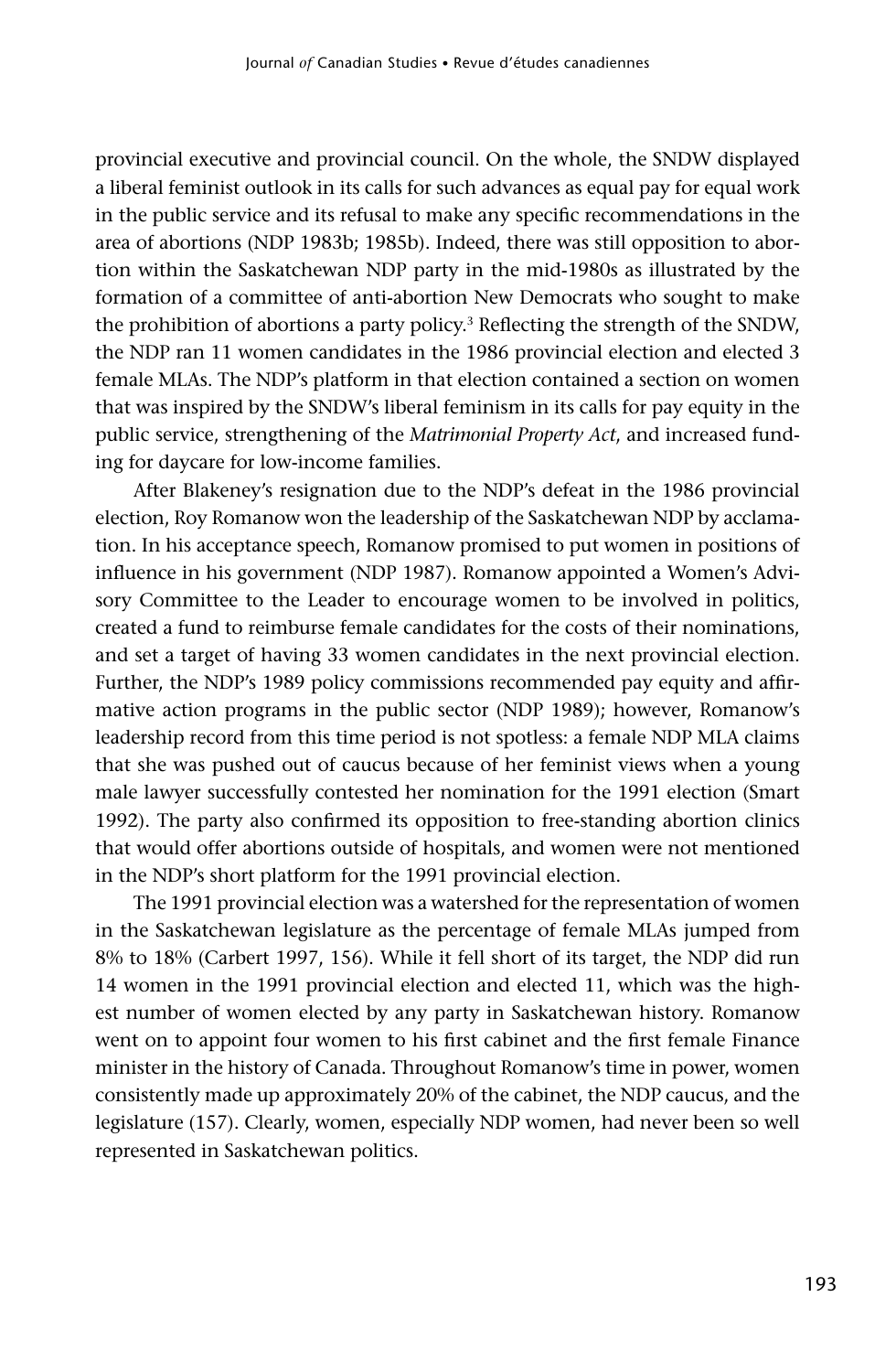The Romanow government followed a Third Way social democracy that focussed on the maintenance of public enterprise for essential services, the attraction of external private investment as the principle means of economic development, the search for a consensus between employers and unions on labour code modifications, the rationalization of universal social programs, and the expansion of targeted social programs (McGrane 2006). In terms of women's policy, the Romanow government did not expand the Women's Secretariat into a full-blown Department of Women's Affairs as SAC had called for during the 1991 election (Draaisma 1991). While such departments exist in other countries, it should be noted that, as of the time of writing, no provincial or federal government in Canada has ever had a Department of Women's Affairs. Even though no quotas were set, the Romanow government enacted a policy to increase the number of women on government boards. It succeeded in ensuring that 44% of its appointments to boards were women, but the efforts of some female NDP MLAs failed to ensure guaranteed representation of women on newly created health district boards (Saskatchewan Women's Secretariat 1996; Carbert 1997, 169-70).

Under the Romanow government, both the Saskatchewan Public Service Commission and Saskatchewan Human Rights Commission created employment equity programs that made some modest progress during the 1990s. By 1999, 50% of the employees of the Saskatchewan public service were women, but only 35% of managerial jobs and 21% of designated non-traditional jobs were held by women (Saskatchewan Public Service Commission 2000). The Saskatchewan Human Rights Commission's employment equity program worked with Crown corporations, school boards, municipal governments, post-secondary education institutions, non-governmental organizations, and private companies to create employment equity plans to increase their hiring of women. Participation in the Human Rights Commission's employment equity program was voluntary, however, and just two private sector corporations had joined up by 2000. Under this program, 48% of employees within participating organizations were women by 1999, but only 35% of managerial positions were held by women (Saskatchewan Human Rights Commission 2000). It should be noted that both of these employment equity programs depended upon a system of goals to be strived for and not a system of quotas, and that they covered only 11% of the total provincial workforce.4

Following Third Way thinking, the Romanow government initiated programs that targeted specific groups of women instead of universal programs aimed at all the women in the province. The government attempted to increase the number of women in non-traditional jobs in the private sector through a grant to female doctoral students in the sciences, provision of specialized computer training for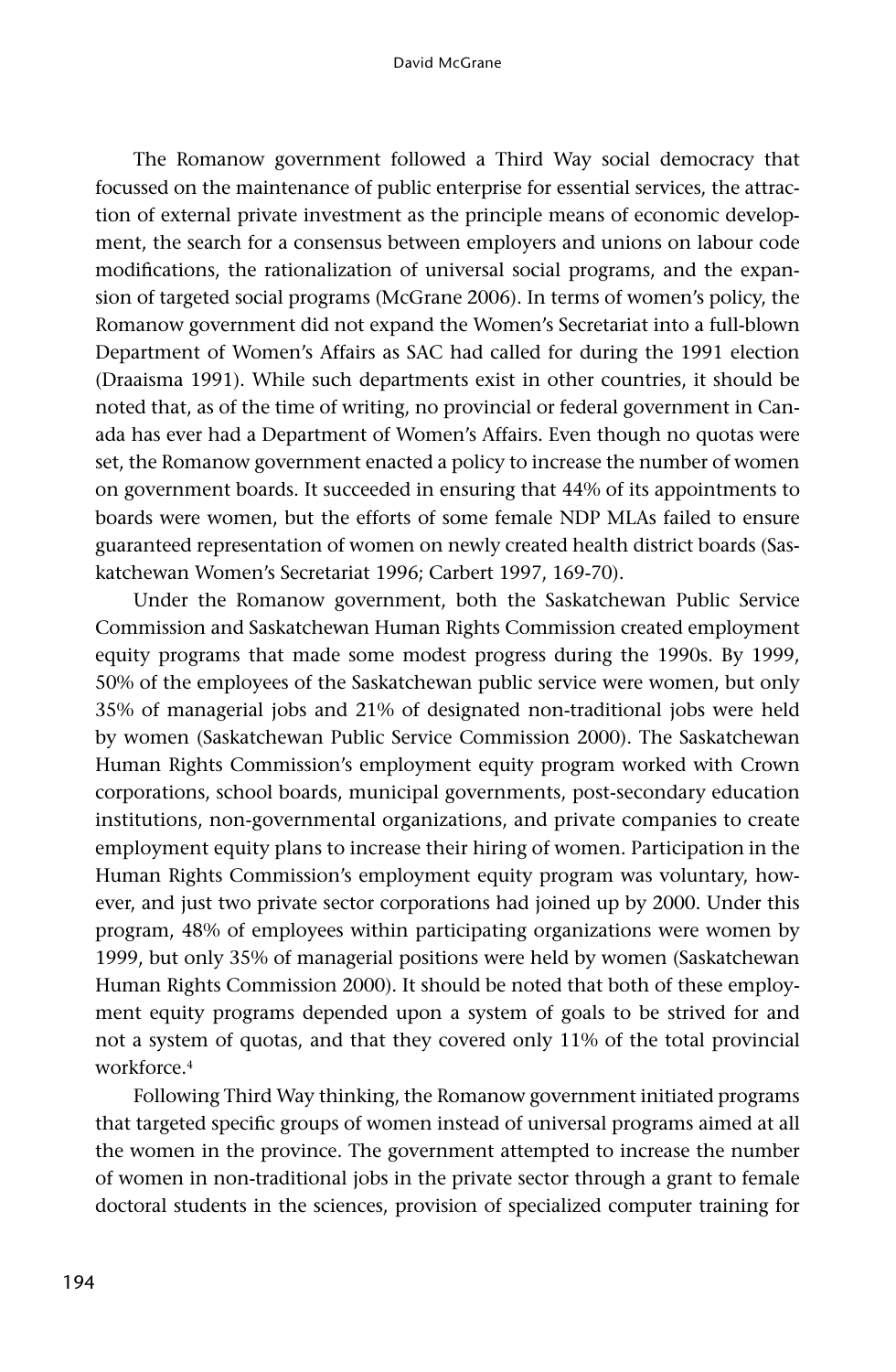women, and a program to encourage the training of women in skilled trades. In the area of justice, the government passed legislation to recognize sexual harassment as a threat to the health and safety of workers, created the Sexual Harassment Prevention Program, and developed an anti-harassment policy for all government employees. The NDP increased funding to programs to help victims of family violence and passed the *Victims of Domestic Violence Act,* which created emergency intervention orders to provide immediate protection for women against their abusers. The government also strengthened provisions to collect child support from parents who defaulted on their payments, created free infant care centres for single parents on social assistance who wanted to work, and established grants for single parents who wanted to pursue post-secondary education in lieu of student loans. Despite the growth of poverty within Saskatchewan's Aboriginal community, however, the Romanow government enacted no specific programs for First Nations women. Rather, First Nations women were subsumed within programs dedicated to either women or Aboriginals.

At the same time as the 1991 provincial election, the Conservative government held a plebiscite: 63% voted in favour of ending public funding for abortions. In response to the numerous anti-abortion protesters who showed up to his 1991 campaign events, Romanow had repeated that he personally opposed abortion but did not specify how the NDP would act if the plebiscite passed (O'Connor 1991). Once in power, the NDP government claimed that it was not constitutionally possible to follow the instructions of the plebiscite. While the government opposed the creation of free-standing abortion clinics and did not restore funding to the pro-choice organization Planned Parenthood, which been cut by the Conservatives, it did create a Women's Health Centre, which ensured reliable access to abortions in Regina; access to abortions outside of Regina remained contingent upon the approval of local doctors and hospital administrators. Following the Blakeney government, the Romanow government improved family planning programs in order to "reduce the incidence of unintended pregnancies in the province" (Saskatchewan Health 1993, 1).

The two largest women's issues facing the Romanow government were daycare policy and the question of pay equity. Despite the overall austerity of the 1992 budget, it did increase operating grants to licensed child-care centres by 21%, which was the first increase since 1986 (Saskatchewan 1992, 16-17). Similar to the Blakeney government the Romanow government, however, dismissed calls from the province's women's movement for the establishment of universal, free, and public daycare. Instead, under the Action Plan for Children, the government concentrated on focussing its improvements in child care on low-income and "atrisk" children. A report by the Saskatchewan Institute of Public Policy depicts the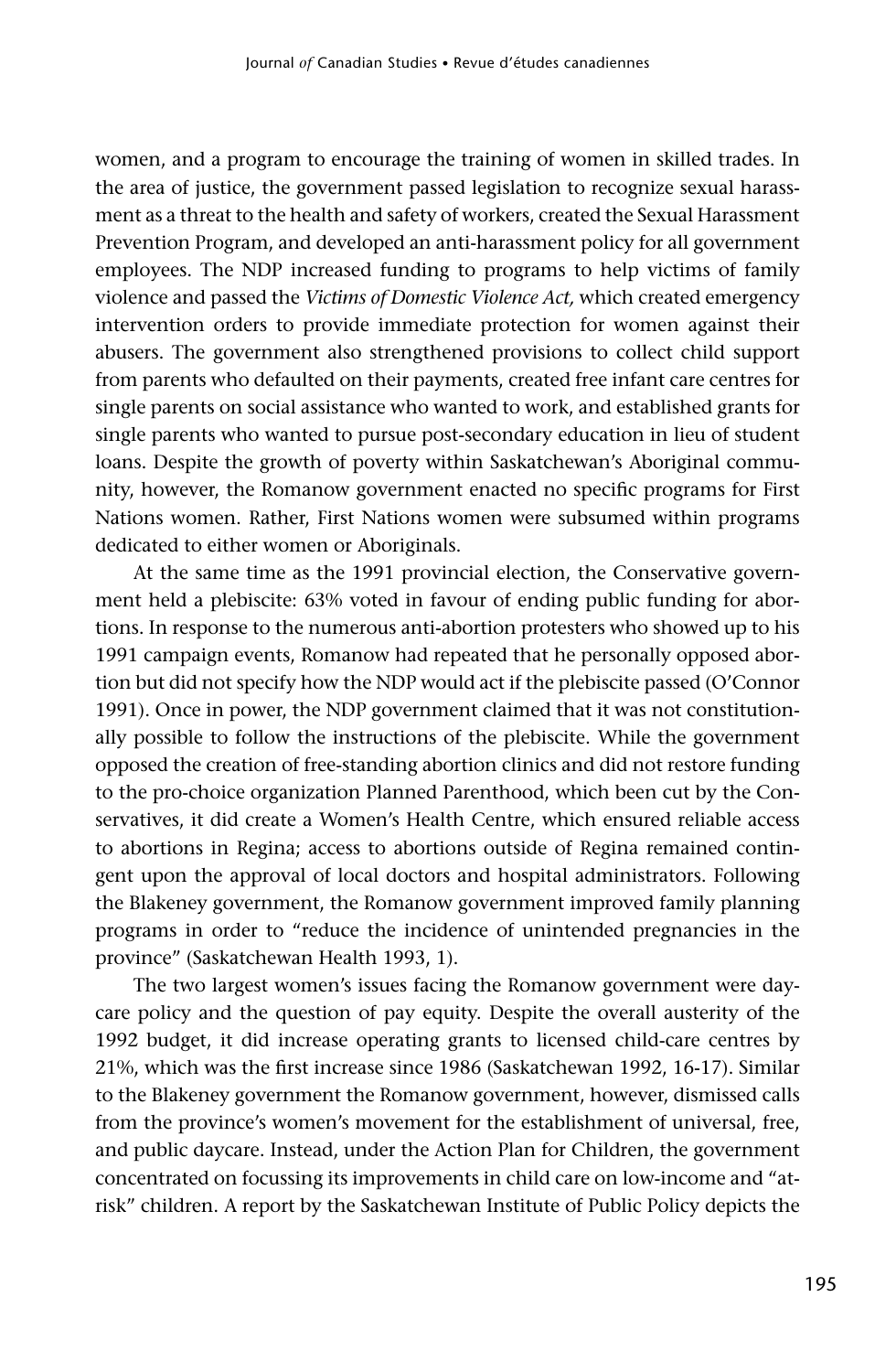generally poor record of the Saskatchewan NDP government in the area of child care. The report found that the number of regulated child-care spaces in Saskatchewan increased by only 1.8% from 1992 to 2004 and that regulated child-care spaces in 2004 were available for only 4.9% of the province's children aged 0-12 (Friendly 2005). Evidently, the Romanow government did not move away from the Blakeney government's idea that, for all but society's poorest citizens, daycare was a private responsibility of the family.

Both the labour movement and the Pay Equity Coalition (formed in April 1991) had begun to lobby the NDP caucus before the 1991 election to obtain NDP commitment to legislation ensuring pay equity in both the private and public sectors (CUPE Saskatchewan Division Equal Opportunities Committee 1991; Pay Equity Coalition of Saskatchewan 1991). Unlike the Blakeney government, the Romanow government accepted the principle of equal pay for work of equal value. In response to continued pressure from the labour movement and the Pay Equity Coalition, the government adopted the Equal Pay for Equal Value Policy Framework, which required all government departments and Crown corporations to negotiate wage adjustments within a five-year period and jointly develop genderneutral job evaluation systems with public sector unions. The Pay Equity Coalition and the labour movement continued to lobby for some form of pay equity legislation for the private sector but were unsuccessful in their efforts (Pay Equity Coalition of Saskatchewan 1999; Saskatchewan Federation of Labour 1997).

As we can see, similar to previous CCF-NDP governments in Saskatchewan, the Romanow government reflected a liberal feminist ideology, offering programs to aid women to enter non-traditional occupations, voluntary affirmative action programs, pay equity only for the public sector, little movement on liberalizing access to abortions, and daycare subsidies for low-income families as opposed to a system of free and public daycare. A common characteristic of all these policies is that they seek to establish equal opportunity for men and women in society and rarely recognize that women need to be treated differently in order to achieve equality. The one exception to this liberal feminist outlook may be the government's initiatives to combat violence and harassment against women, which recognize that women can be in a different position in male-female relationships than men are, physically and in terms of status; this allows abuse.

Several factors pushed the Romanow government to enact the policies that it did. By 2000, 46% of people in Saskatchewan's paid workforce were women, and there had been a substantial increase in the number of mothers working outside the home over the last decade (Saskatchewan Status of Women Office 2005b). Further, the education levels of Saskatchewan women had increased to the point where they were slightly more educated than the province's men, but women still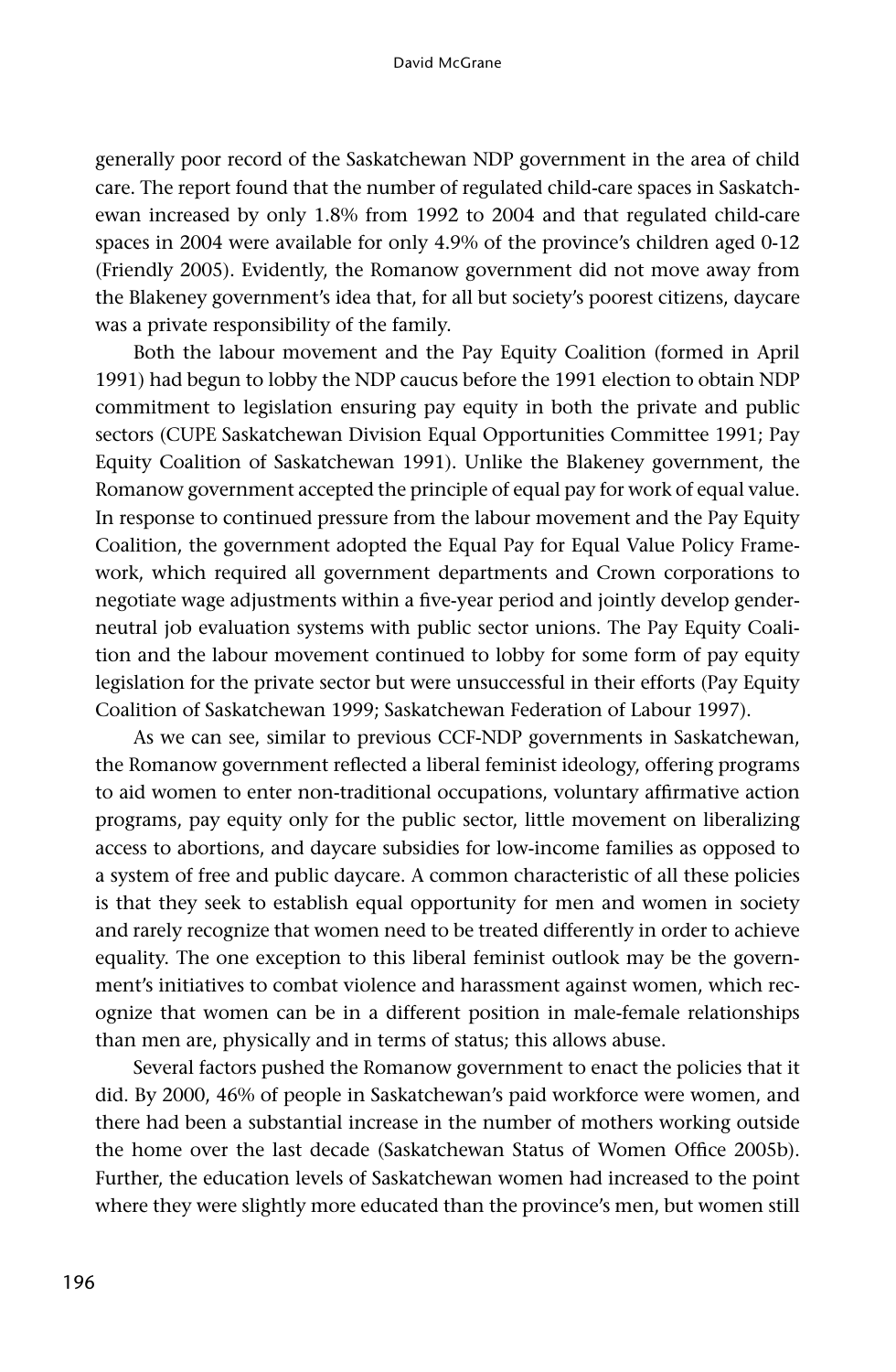generally earned 25% less than men, were more likely to have part-time or insecure jobs, and remained under-represented in the areas of manufacturing, construction, agriculture, forestry, mining, and energy while being over-represented in the areas of health, social services, education services, accommodation, and food services (Saskatchewan Status of Women Office 2005a; 2005c). The increased participation of women in the Saskatchewan workforce under these conditions pushed the Romanow government to act on issues such as pay equity, sexual harassment in the workplace, limited affirmative action, and the participation of women in non-traditional professions.

The growth in the number of women in cabinet, the legislature, and the provincial bureaucracy began to alter the male-dominated culture of Saskatchewan political institutions, leading to more intense awareness and action on women's issues. Louise Carbert and Janice MacKinnon illustrate how female NDP MLAs worked hard to get the government to adopt the women's policies that it did and how these women politicians were generally satisfied with the government's direction on women's issues (Carbert 1997, 161-65; MacKinnon 2003, 260-63). At the same time, the Romanow government routinely disappointed the province's feminist groups with its policies concerning daycare, abortions, and pay equity only for the public sector. Several elements may have been responsible for the Romanow government's moderation. Certainly, the fact that Saskatchewan had the highest per capita debt and deficit in Canada when the NDP entered office prohibited the government from creating new and expensive social programs such as a universal, public, and free daycare system (Waiser 2005, 458). The NDP government's dedication to attracting external private investment may have worked against the establishment of pay equity and affirmative action in the private sector, since they could be perceived as driving up business costs. The liberal nature of the NDP's feminism before getting into power should also be taken into account. As we have seen, the Romanow government inherited a very cautious stance towards women's issues from the CCF and the Blakeney government, and its women's wing had developed a liberal feminist viewpoint prior to the 1991 election.

It should also be realized that the general weakness of the feminist movement in Saskatchewan reduced the pressure on the Romanow government to take aggressive stances on women's issues. During the 1990s, the SAC was centred mostly in Regina and had a small membership while most other Saskatchewan women's groups were concentrated on community organizing and did not lobby the provincial government. In spite of the election of several female MLAs to the provincial legislature, the weakness of Saskatchewan's feminist movement and moderate nature of women's policies of the NDP and opposition parties reflected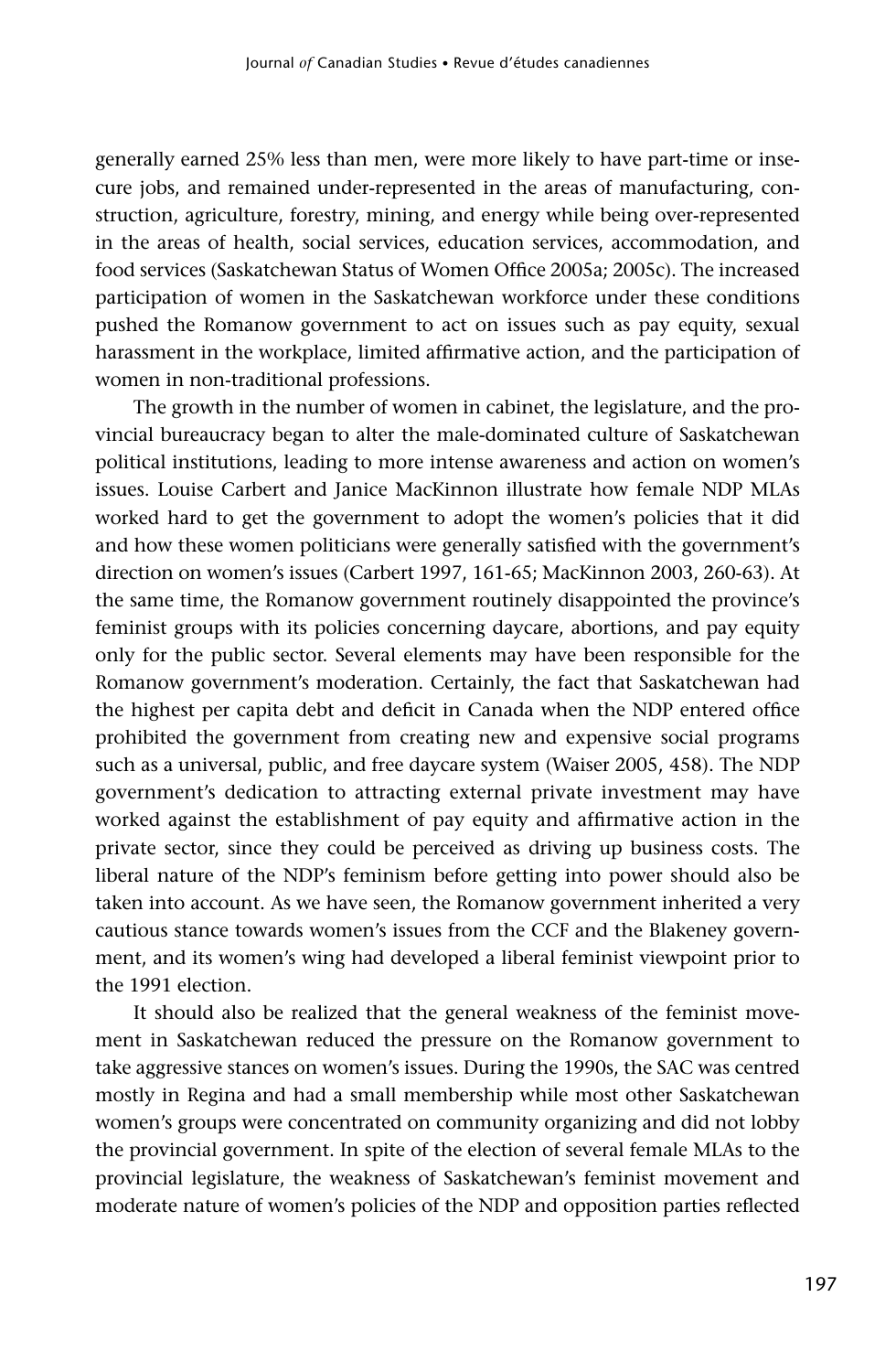the continued existence of a patriarchal political culture in Saskatchewan during the 1990s. Indeed, through the analysis of Canada-wide polling between 1992 to 2000, Michael Adams found that the three Prairie provinces displayed the most patriarchal and traditional political cultures in Canada (Adams 2003).

## **Conclusion**

Overall, Saskatchewan social democracy has a mixed record when it comes to policies concerning women and women's participation in political life. Despite openness to women's concerns and women's participation in early agrarian protest organizations, CCF-NDP governments in Saskatchewan made only moderate progress on issues of concern to women. Despite the Saskatchewan CCF-NDP's social democratic ideology in other policy areas, such as nationalization and the expansion of universal social programs, the party and the governments that it has formed have displayed a liberal feminist ideology in their discourse and actions concerning women. All three CCF-NDP governments, however, did have better records on women's issues than the Liberal and Progressive Conservative governments that preceded them.

My analysis confirms research noted in the introduction to this article, which illustrates that social democratic governments enact policies that are friendlier to women than non-social democratic governments. Besides increasing the representation of women in the Saskatchewan Legislature, however, the Third Way social democracy of the Saskatchewan NDP under the leadership of Roy Romanow did not produce significant gains for the women of Saskatchewan. Thus, my analysis is also congruent with literature that points out that Third Way social democracy does not represent a breakthrough for women. I do not go as far as some researchers who suggest that Third Way social democracy is no better than neoconservativism when it comes to women's issues. It is clear that the Third Way social democracy under Romanow's NDP had a better record with women than the neo-conservativism of the Devine Progressive Conservative government during the 1980s.

The persistence of a patriarchal political culture and male-dominated political institutions within Saskatchewan that strong factors that mediated against the adoption of feminist stances by the Saskatchewan CCF-NDP; however, increased female participation in the provincial workforce, a greater number of female NDP MLAs, and the militancy of the women's groups outside the NDP and women activists within the NDP party organization encouraged the adoption of liberal feminist policies by the Blakeney and Romanow governments.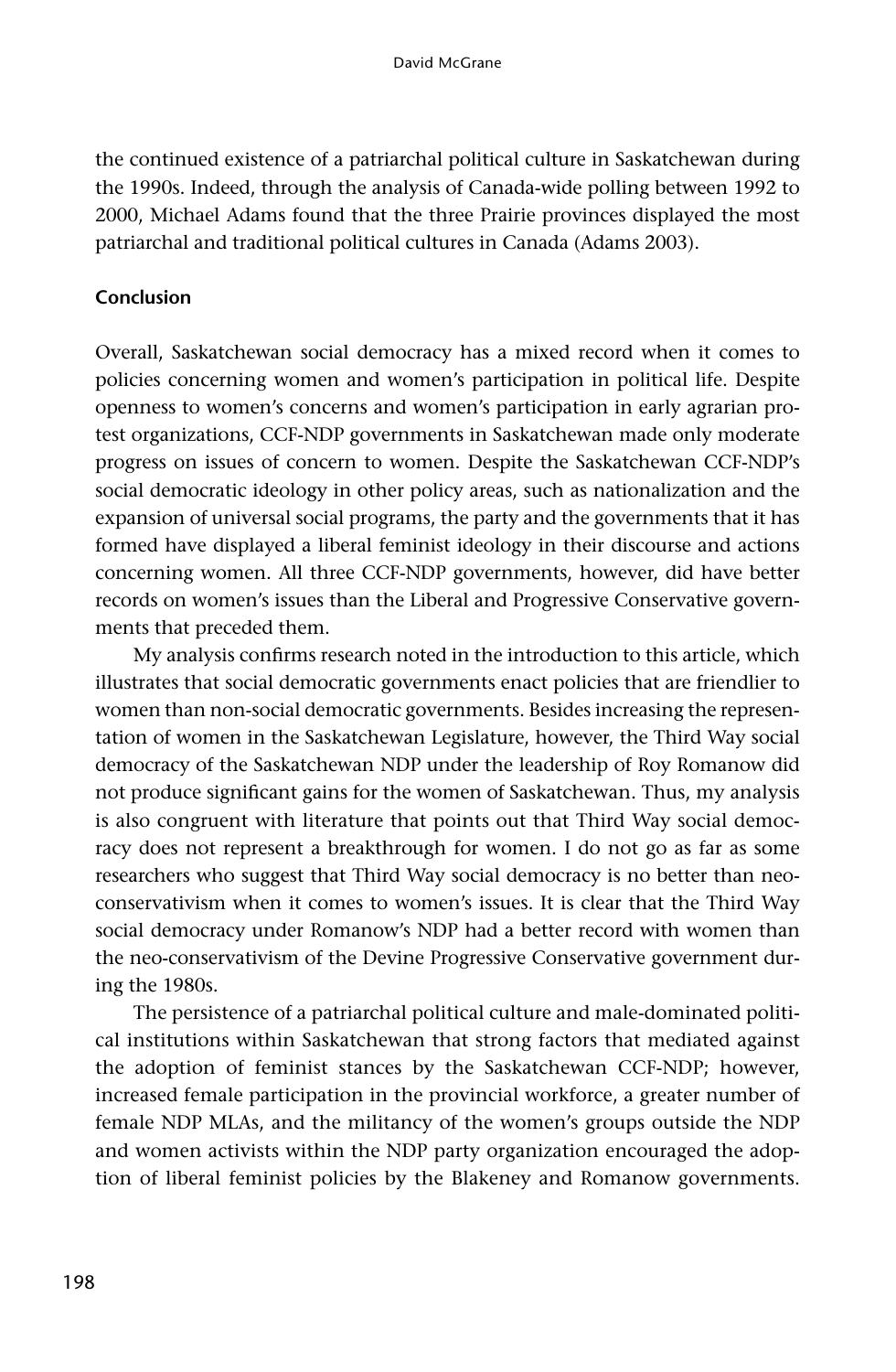Thus, it would seem that the lesson from 100 years of Saskatchewan social democracy is that a militant women's movement outside of the party and strong women activists and female elected representatives within the party are needed to push social democratic parties towards liberal, and occasionally socialist and radical, feminist positions.

## **Notes**

An earlier version of this article was presented at the Annual Meeting of the Canadian Political Science Association in Toronto in June 2006. The author wishes to thank Jill Vickers who read an earlier version of the article and Karen Murray who commented on the paper in Toronto. The author also wishes to thank the three anonymous reviewers and the editiors of this publication for their invaluable comments that greatly strengthened this article.

- 1. For examples of liberal feminism, see the following: Mary Wollstonecraft, *Vindication of the Rights of Women*, John Stuart Mill, *On the Subjection of Women*, Betty Friedan, *The Feminine Mystique,* and Naomi Wolf, *Fire with Fire: The New Female Power and How It Will Change the 21st Century*.
- 2. In 1978, the PQ government adopted a policy that stipulated that at least one hospital in each of the administrative regions of Quebec must create a clinic to offer abortions free of charge and that walk-in clinics may also offer abortions. See Diane Lamoureux, "Une victorie à la Pyrrhus: La lutte pour le droit à l'avortement" (1993, 171-98).
- 3. See the advertisement for the New Democrats Life Issues Committee in the *Commonwealth*, 25 September 1985.
- 4. This number was calculated by comparing the reports of the Saskatchewan Public Service Commission and the Saskatchewan Human Rights Commission with Statistics Canada data on the total provincial workforce for Saskatchewan.

# **References**

- Adams, Michael. 2003. *Fire and Ice: The United States, Canada and the Myth of Converging Values*. Toronto: Penguin Canada.
- Andrew, Caroline. 2004. "Women as Citizens in Canada." In *From Subjects to Citizens: A Hundred Years of Citizenship in Australia and Canada*, ed. Pierre Boyer, Linda Cardinal and David Headon, 95-106. Ottawa: University of Ottawa Press.
- Arscott, Jane, and Linda Trimble. 1997. Introd. to *In the Presence of Women: Representation in Canadian Governments*, ed. J. Arscott and Linda Trimble, 1-19. Toronto: Harcourt-Brace Canada.
- Bashevkin, Sylvia. 2002. *Welfare Hot Buttons: Women, Work, and Social Policy Reform.* Toronto: University of Toronto Press.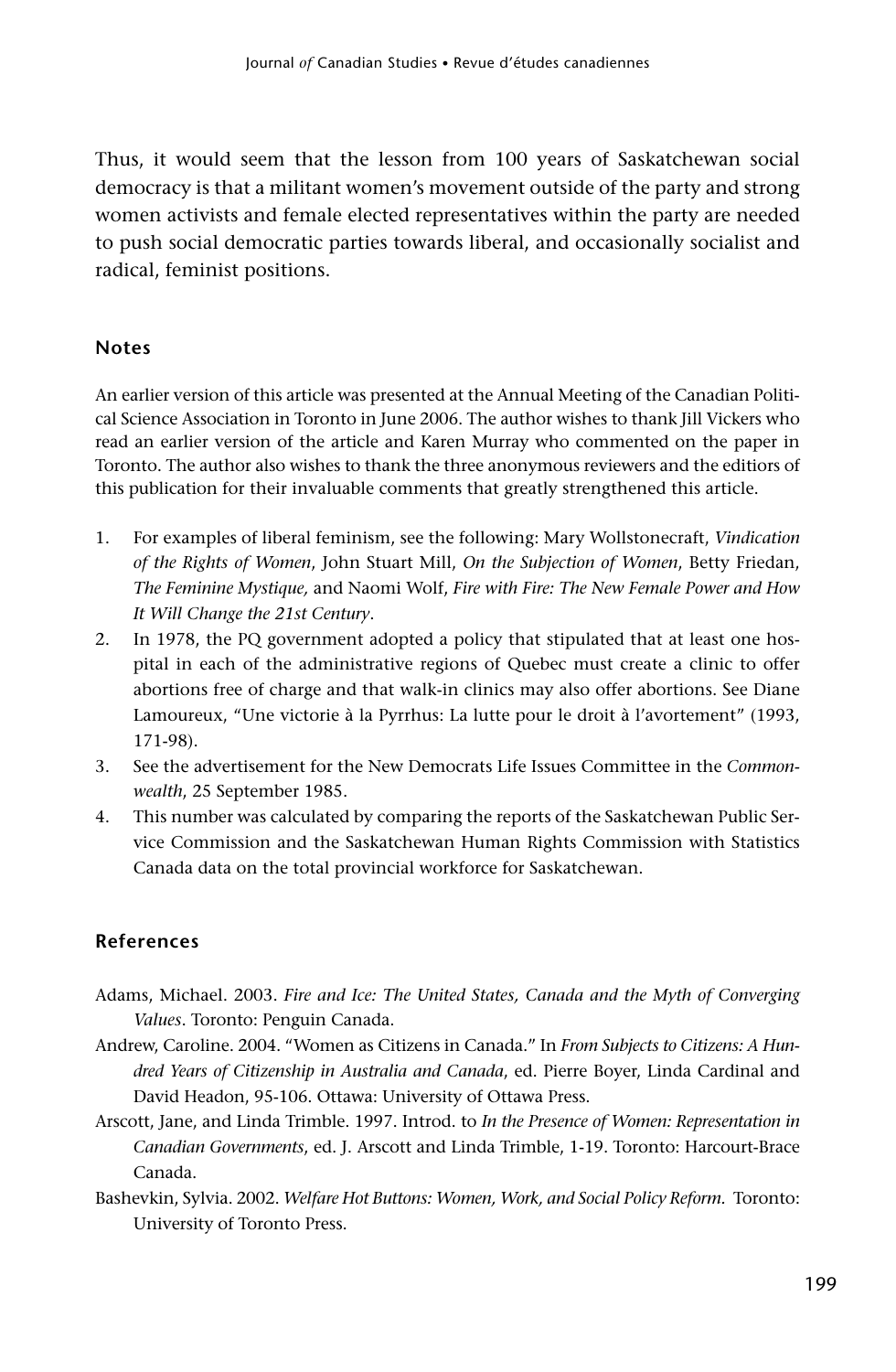- Blakeney, Allan. 1971. "Status of Women, Speech from 1971 Provincial Election." R800. LIX.1a. Blakeney Papers. Saskatchewan Archives Board, Regina, SK.
- Bryson, Valerie. 2003. *Feminist Political Theory: An Introduction*. 2nd ed. New York: Palgrave Macmillan.
- Carbert, Louise. 1997. "Governing on 'The Correct, The Compassionate, The Saskatchewan Side of the Border.'" In *In the Presence of Women: Representation in Canadian Governments*, ed. Jane Arscott and Linda Trimble, 154-79. Toronto: Harcourt-Brace Canada.
- Collier, Cheryl. 2006. "Governments and Women's Movements: Explaining Child Care and Anti-Violence Policy in Ontario and British Columbia, 1970-2000." PhD diss., University of Toronto.
- CUPE Saskatchewan Division Equal Opportunities Committee. 1991. "Response to Report of the Women's Advisory Committee to the Leader of the Opposition." R-1733.17.1. Romanow Papers. Saskatchewan Archives Board, Regina, SK.

Draaisma, Muriel. 1991. "Women's Department Urged." *Regina Leader-Post*, 18 October.

Farmer-Labor Group. 1934. *Declaration of Policy: Official Manifesto of the Saskatchewan Farmer-Labor Group*, AMICUS No. 14137250 Library and Archives Canada, Ottawa, ON.

- Fenwick, Marie. 2002. "'Building the Future in a Steady but Measured Pace': The Respectable Feminism of Marjorie Cooper." *Saskatchewan History* 54 (1): 18-34.
- Friendly, Martha. 2005. *Early Learning and Child Care in Saskatchewan: Past, Present and Future*. Public Policy Paper 36. Saskatchewan Institute of Public Policy, University of Regina, *http://www.uregina.ca/sipp/documents/pdf/PPP36\_%20M%20Friendly.pdf.*
- Grace, Joan. "Challenges and Opportunities in Manitoba: The Social Democratic 'Promise' and Women's Equality." In *Challenges and Perils: Social Democracy in Neoliberal Times*, ed. William K. Carroll and R.S. Ratner, 67-81. Halifax: Fernwood Publishing.
- Gruending, Dennis. 1990. *Promises to Keep: A Political Biography of Allan Blakeney*. Saskatoon: Western Producer Prairie Books.
- Jahn, Cheryle. 1994. "Class, Gender and Agrarian Socialism: The United Farm Women of Saskatchewan, 1926-1931." *Prairie Forum* 19 (1): 189-206.
- Katzenstein, Mary, and Carol Mueller. 1987. *The Women's Movements of the United States and Western Europe: Consciousness, Political Opportunity, and Public Policy.* Philadelphia: Temple University Press.
- Knuttila, Murray. 1994. *"That Man Partridge"*: *E.A. Partridge, His Thoughts and Times*. Regina: Canadian Plains Research Centre.
- Leger-Anderson, Ann. 2005. "Women of Saskatchewan: Historical Overview." In *The Encyclopedia of Saskatchewan*, 1033-35. Regina: Canadian Plains Research Centre.
- Lovenduski, Joni. 1986. *Women and European Politics: Contemporary Feminism and Public Policy*. Brighton: Wheatsheaf Books.
- MacKinnon, Janice. 2003. *Minding the Public Purse: The Fiscal Crisis, Political Trade-Offs, and Canada's Future*. Montreal: McGill-Queen's University Press.
- Martin, Judith. 1995. "The Continuing Struggle for Universal Day Care." In *Social Policy and Social Justice: The NDP Government in Saskatchewan during the Blakeney Years*, ed. Jim Harding, 17-52. Waterloo: Wilfrid Laurier University Press.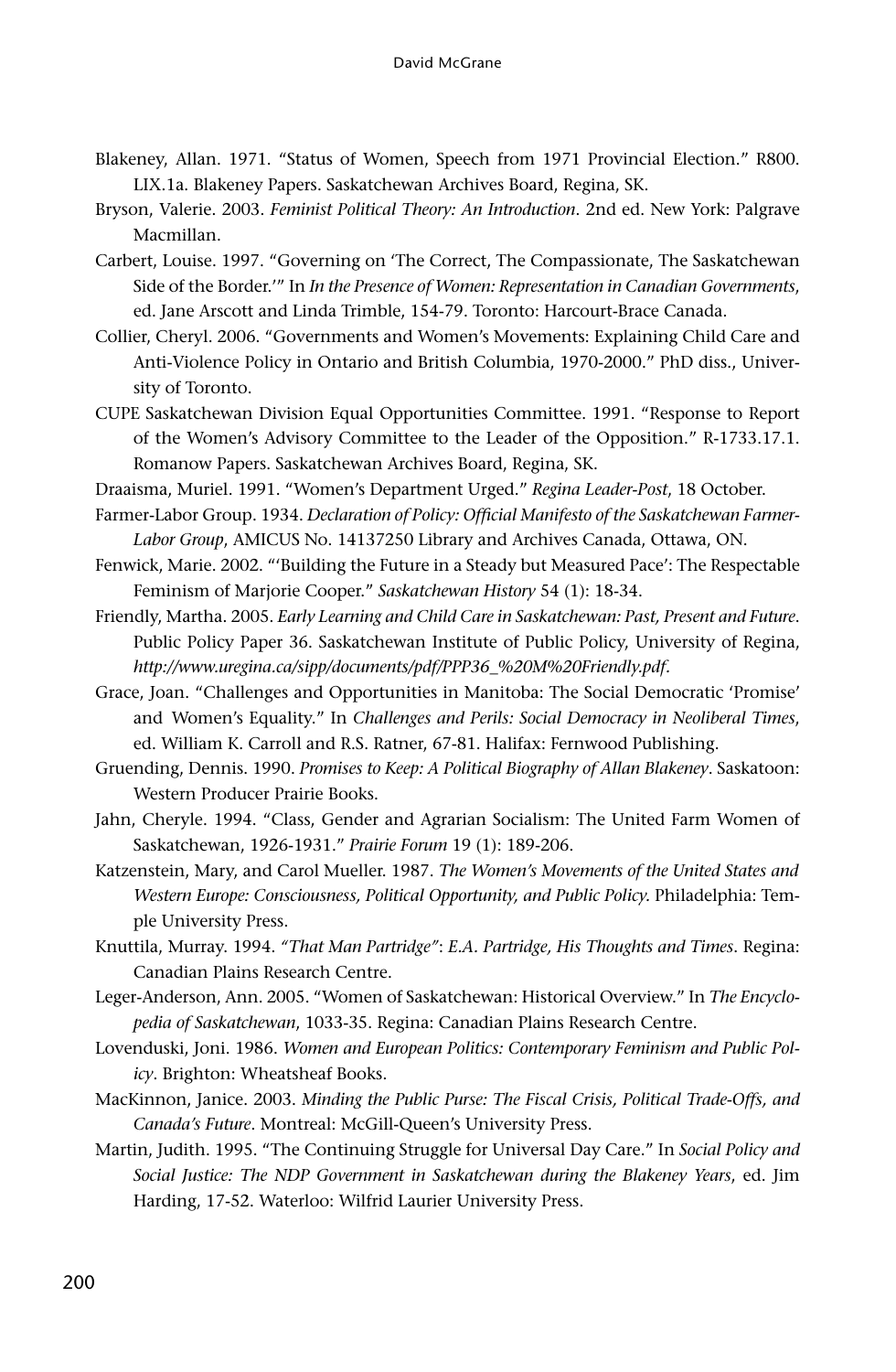- Matland, Richard, and Donley Studlar. 1998. "Gender and the Electoral Opportunity Structure in the Canadian Provinces." *Political Research Quarterly* 51 (1): 117-40.
- McGrane, David. 2006. "Explaining the Saskatchewan NDP's Shift to the Third Way." Paper presented to the Annual Conference of Canadian Political Science Association, *http://www.cpsa-acsp.ca/papers-2006/McGrane-Explaining.pdf.*
- McRobbie, Angela. 2000. "Feminism and the Third Way." *Feminist Review* 64: 97-112.

NDP. See New Democratic Party of Saskatchewan.

New Democratic Party of Saskatchewan. 1971. *A New Deal for People*,

*http://www.saskndp.com/assets/file/history/newdeal71.pdf*

- ——. 1975. *New Deal '75*. Unsorted political pamphlets, Saskatchewan Archives Board, Saskatoon, SK.
- ——. 1983a. "Blakeney Attacks Tory Inaction on Women's Issues." *Commonwealth*, 14 December.
- ——. 1983b. "Women Call for Expansion of New Career Opportunities." *Commonwealth*, 21 December.
- ——. 1985a. "New Democrats Life Issues Committee [advertisement]." *Commonwealth*, 25 September.
- ——. 1985b. "Politics and Women: SNDW Has Pamphlet." *Commonwealth*, 25 September.
- ——. 1987. "A 'New Tomorrow' Promised." *Commonwealth*, 18 November.
- ——. 1989. "Youth, Family Life, Senior Citizens and Education." In *Policy Commission Reports*. 53rd Saskatchewan NDP Annual Convention, Saskatchewan Legislative Library, Regina, SK.
- New Democratic Party of Saskatchewan Women's Committee. 1968. Submission to the Royal Commission on the Status of Women. R61.8.XXI.106s. Woodrow Lloyd Papers. Saskatchewan Archives Board, Regina, SK.
- Norman, Ali. 1997. *The Women's Web: Networking in Saskatchewan and the Royal Commission on the Status of Women*. MA thesis, University of Saskatchewan.
- O'Connor, Kevin. 1991. "Romanow Continues Attack on PCs Deficit." *Regina Leader-Post*, 27 September.
- Patrias, Carmela. 2006. "Socialists, Jews, and the 1947 Saskatchewan Bill of Rights." *Canadian Historical Review* 87 (2): 265-92.
- Pay Equity Coalition of Saskatchewan. 1991. "Position Paper, May 1991." R-1733.17.1. Romanow Papers. Saskatchewan Archives Board, Saskatoon, SK.
- ——. 1999. "News Release: Hundreds of Women File Wage Discrimination Complaint." 7 July. Saskatchewan Legislative Library, Regina, SK.
- Pitsula, James and Ken Rasmussen. 1990. *Privatizing a Province: The New Right in Saskatchewan.* Vancouver: New Star Books.
- Quiring, Brett. 2004. "The Social and Political Philosophy of Woodrow S. Lloyd." *Saskatchewan History* 56 (2): 5-20.
- *Regina Leader-Post.* 1975. "Campaigners Seem to Downplay Women's Rights Issues." 7 June. Rollings-Magnusson, Sandra. 2000. "Canada's Most Wanted: Pioneer Women on the Western Prairies." *Canadian Review of Sociology and Anthropology* 37 (2): 223-38.
- SAC. See Saskatchewan Action Committee on the Status of Women.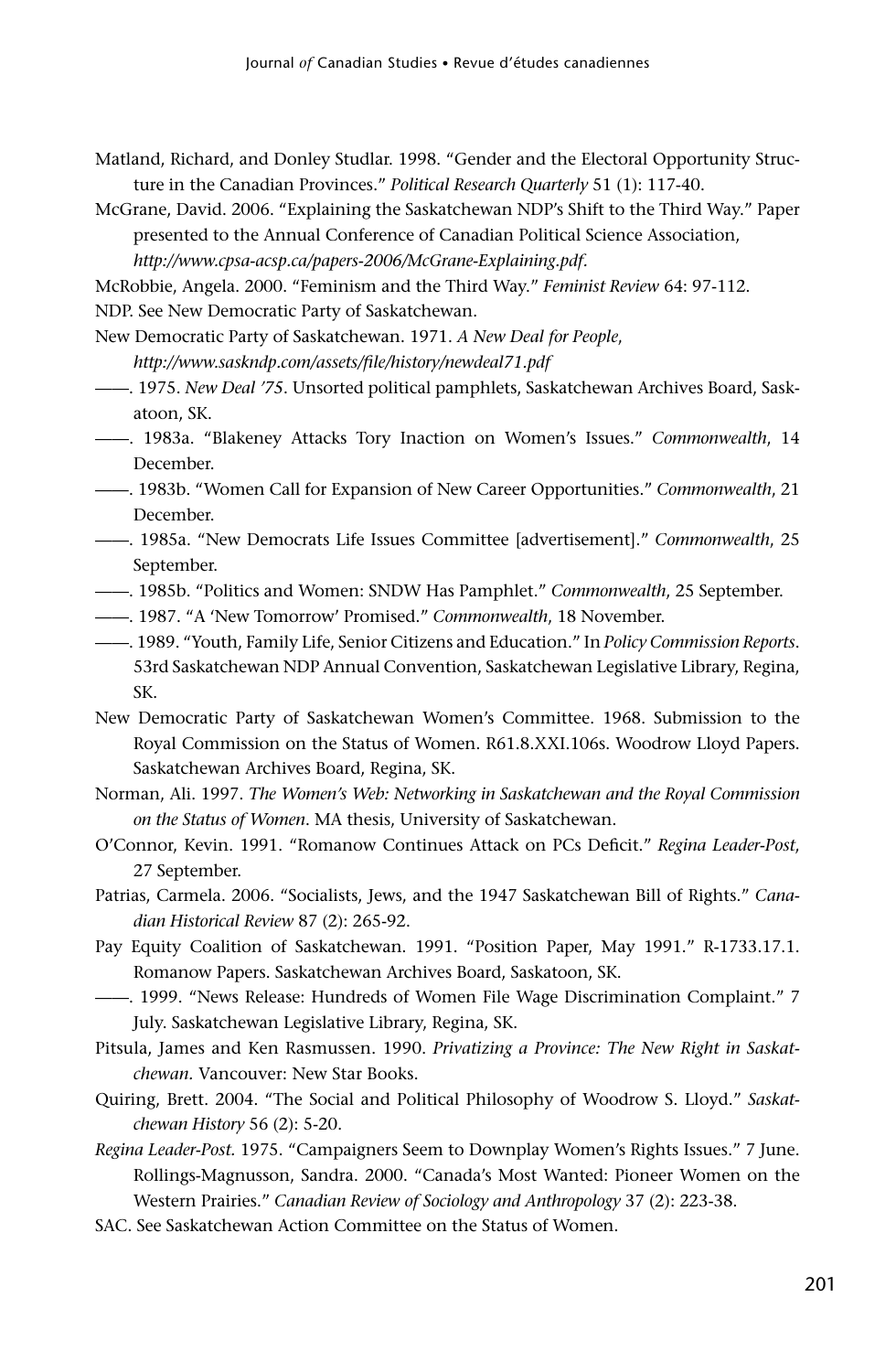Sangster, Joan. 1989. *Dreams of Equality*. Toronto: McClelland & Stewart.

Saskatchewan. 1978. *Labour Standards Act*. The Revised Statues of Saskatchewan, c.L1, 17(1).

- ——. 1992. *1992 Budget Speech*. Delivered by the Honourable Ed Tchorzewski. Regina: Queen's Printer.
- Saskatchewan Action Committee on the Status of Women. 1978. "Brief Presented to Members of the Saskatchewan Legislative Assembly." University of Saskatchewan Library, Saskatoon, SK.
- ——. 1982. "Brief Presented to the Cabinet of the Government of Saskatchewan." R800. LXV.86. Blakeney Papers. Saskatchewan Archives Board, Regina, SK.
- Saskatchewan Department of Labour. 1973. *Saskatchewan Women '73: Taskforce Report on the Status of Women in Saskatchewan.* Regina: Queen's Printer.
- ——. 1975. *First Annual Report of the Department of Labour for the Twelve Months Ended March, 31, 1975*. Regina: Queen's Printer.
- Saskatchewan Federation of Labour. 1997. "News Release: Labour Wants Action During Session." 15 December. Saskatchewan Legislative Library, Regina, SK.
- Saskatchewan Health. 1993. *Advisory Committee on Family Planning to the Honourable Louise Simard, Minister of Health*. Regina: Queen's Printer.
- Saskatchewan Human Rights Commission. 2000. *Equity 2000: Employment Equity Report 1999-2000*. Regina: Queen's Printer.
- Saskatchewan Public Health Department. 1973. *Report on Therapeutic Abortions*. Regina: Queen's Printer.
- Saskatchewan Public Service Commission. 2000. *Employment Equity Annual Report 2000.* Regina: Queen's Printer.
- Saskatchewan Status of Women Office. 2005a. *Education: Statistical Update*. Saskatchewan Status of Women, Government of Saskatchewan,

*http://www.swo.gov.sk.ca/ employment.html*.

- ——. 2005b. *Employment: Statistical Update.* Saskatchewan Status of Women, Government of Saskatchewan, *http://www.swo.gov.sk.ca/education.html*.
- ——. 2005c. *Income-Statistical Update*. Saskatchewan Status of Women, Government of Saskatchewan, *http://www.swo.gov.sk.ca/Income%20Update %20Mar%202002.pdf.*

Saskatchewan Waffle. *Towards a Socialist Saskatchewan in an Independent Socialist Canada.* Canadiana Pamphlet Collection. University of Saskatchewan Library, Saskatoon, SK.

Saskatchewan Women Grain Growers' Association. 1914. *History, Constitution, and Platform*. AMICUS No. 13645625, Library and Archives Canada, Ottawa, ON.

- Saskatchewan Women's Institute. 1988. Legacy: *A History of Saskatchewan Homemakers' Clubs and Women's Institute, 1911-1988*. Saskatoon: Focus Publishing.
- Saskatchewan Women's Secretariat. 1996. "News Release: International Women's Day— March 8." 7 March. Saskatchewan Legislative Library, Regina, SK.
- Smart, Anne. 1992. "Introducing the Feminine into the Body Politics—and Experiencing Its Allergic Reaction." *Canadian Woman's Studies* 12 (3): 59-63.
- Smith, David. 1975. *Prairie Liberalism: The Liberal Party in Saskatchewan, 1905-71*. Toronto: University of Toronto Press.